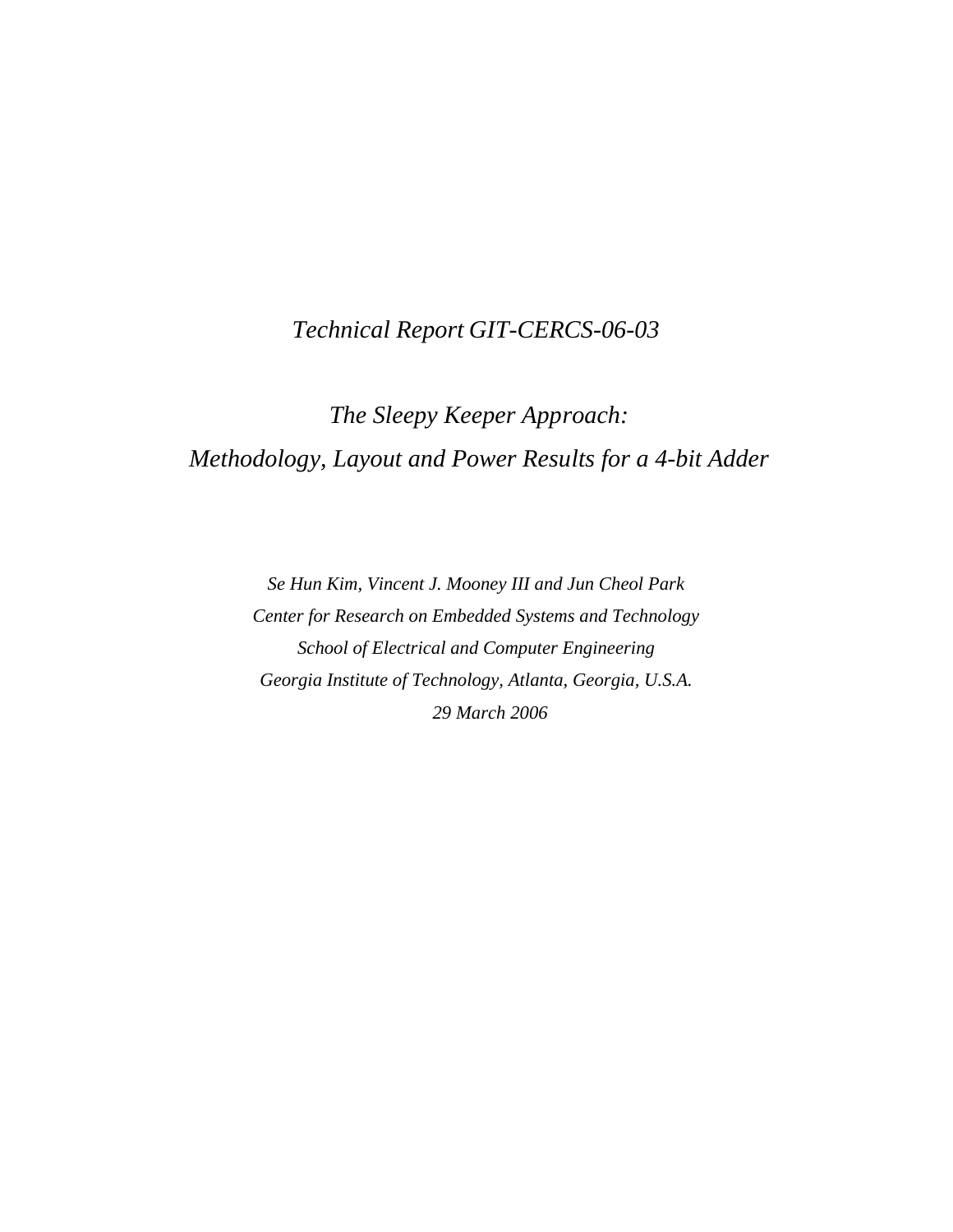## 1. Introduction

This technical report explains a new approach to low leakage power Very Large Scale Integration (VLSI) design; we name the new approach "sleepy keeper." This report first introduces previous approaches to reduce leakage power consumption and then explains the methodology and findings regarding the sleepy keeper approach. The scope of this report includes test procedures with schematics and layouts for all considered approaches as well as test results such as data on delay plus dynamic and static power. The sleepy keeper results are compared with the previous approaches.

### 2. Base Case

All layouts and schematics are designed using the North Carolina State University (NCSU) [10] design kit targeting the Taiwan Semiconductor Manufacturing Company (TSMC) 0.18μm process [18]. Transistor sizes are specified as a ratio of Width / Length (W/L). The smallest possible transistor for the TSMC  $0.18 \mu m$  process has a width of 270nm and a length of 180nm, resulting in a ratio of  $W/L = 270$ nm / 180nm = 1.5. This ratio of  $W/L = 1.5$  indicates the smallest feasible transistor size throughout this report.

This report evaluates all considered approaches using a 4-bit adder as a test case. The base case for this test circuit is a basic Complementary Metal Oxide Semiconductor (CMOS) implementation [13]. In all approaches, transistors are placed in-between two parallel rows of continuous VDD and GND. For the base case, the 4-bit adder is implemented by using a full adder shown in Figure 1 (repeated here, for convenience, from Figure A.1.a of Appendix A). In Figure 1, *a* and *b* are two inputs, *c* is a carry input, and *Carry* and *Sum* are outputs. Figure 1 also shows the transistor sizing.

## 3. Prior Static Current Reduction Approaches

In order to compare with the sleepy keeper approach, this section explains several previous leakage reduction approaches: transistor stacking [4][5], source gating via sleep transistors [1][6], selective source gating via alternating sleep transistors (the so-called "zigzag" approach) [7], and a combination of stack and sleep approach called sleepy stack [2][3].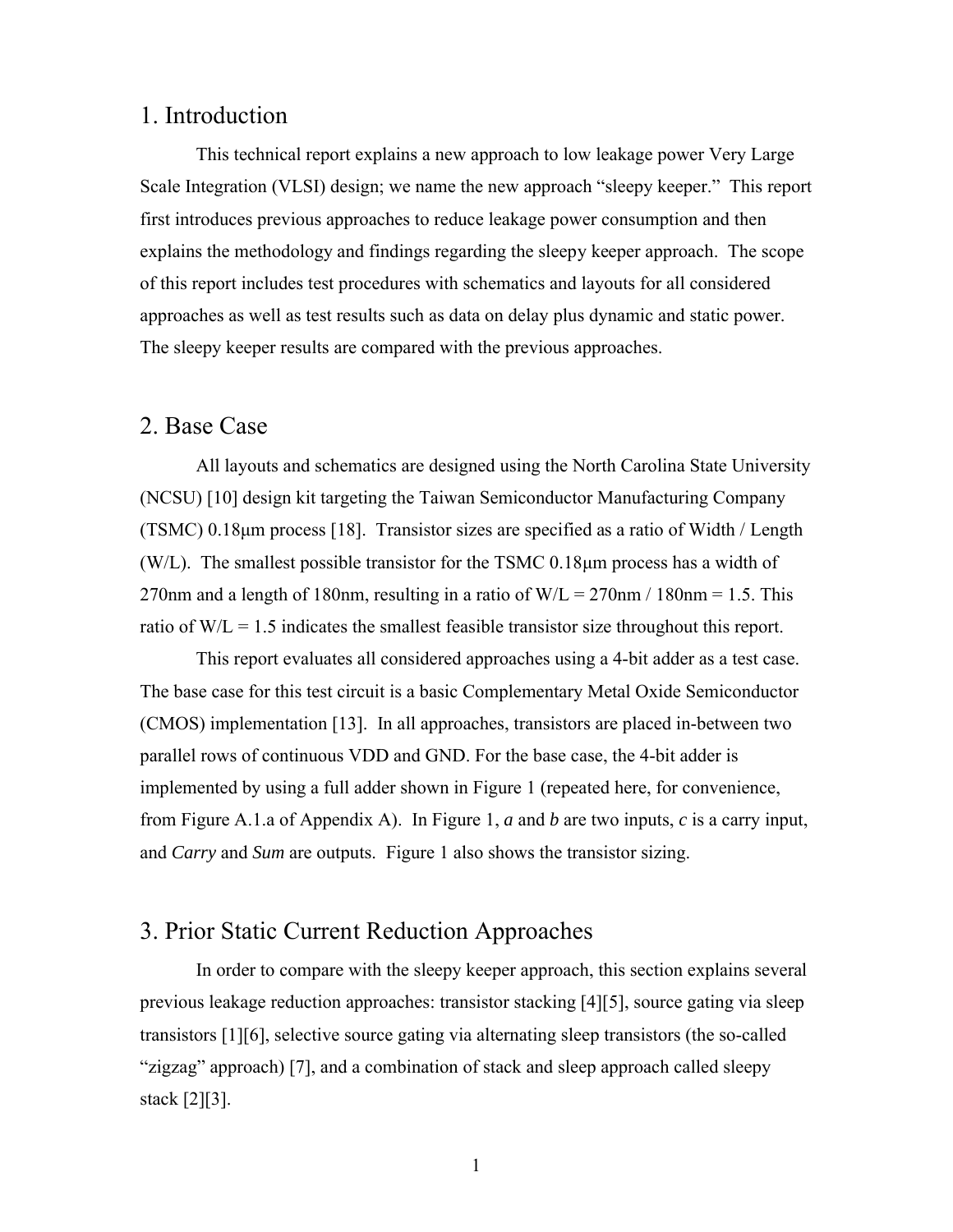

#### **3.1 Stack**

For the stack approach, every transistor in the base case network is duplicated with both original and duplicate bearing half the original transistor width as shown in Figure 2. Duplicated transistors cause a slight reverse bias between the gate and source when both transistors are turned off. Because subthreshold current is exponentially dependent on gate bias, a substantial current reduction is obtained [4].

Since all transistors are placed in-between two parallel rows of continuous VDD and GND, stack approach design forces an increase in row length because of an increase in the number of transistors and decrease in transistor width.

#### **3.2 Sleep**

For the sleep approach, transistors gating VDD and GND are added to the base case [1][6]. The added transistors cut off supply of power when in sleep mode. Each added transistor is referred to as a "sleep transistor" and takes the width of the largest transistor in the base case. As shown in Figure 3, a PMOS sleep transistor is placed between VDD and the pull-up network, and an NMOS sleep transistor is placed between GND and the pull-down network. The sleep transistors are driven by Sleep (S) and Sleep' (S') signals. Note that the transistor widths in Figure 2 are set to show equal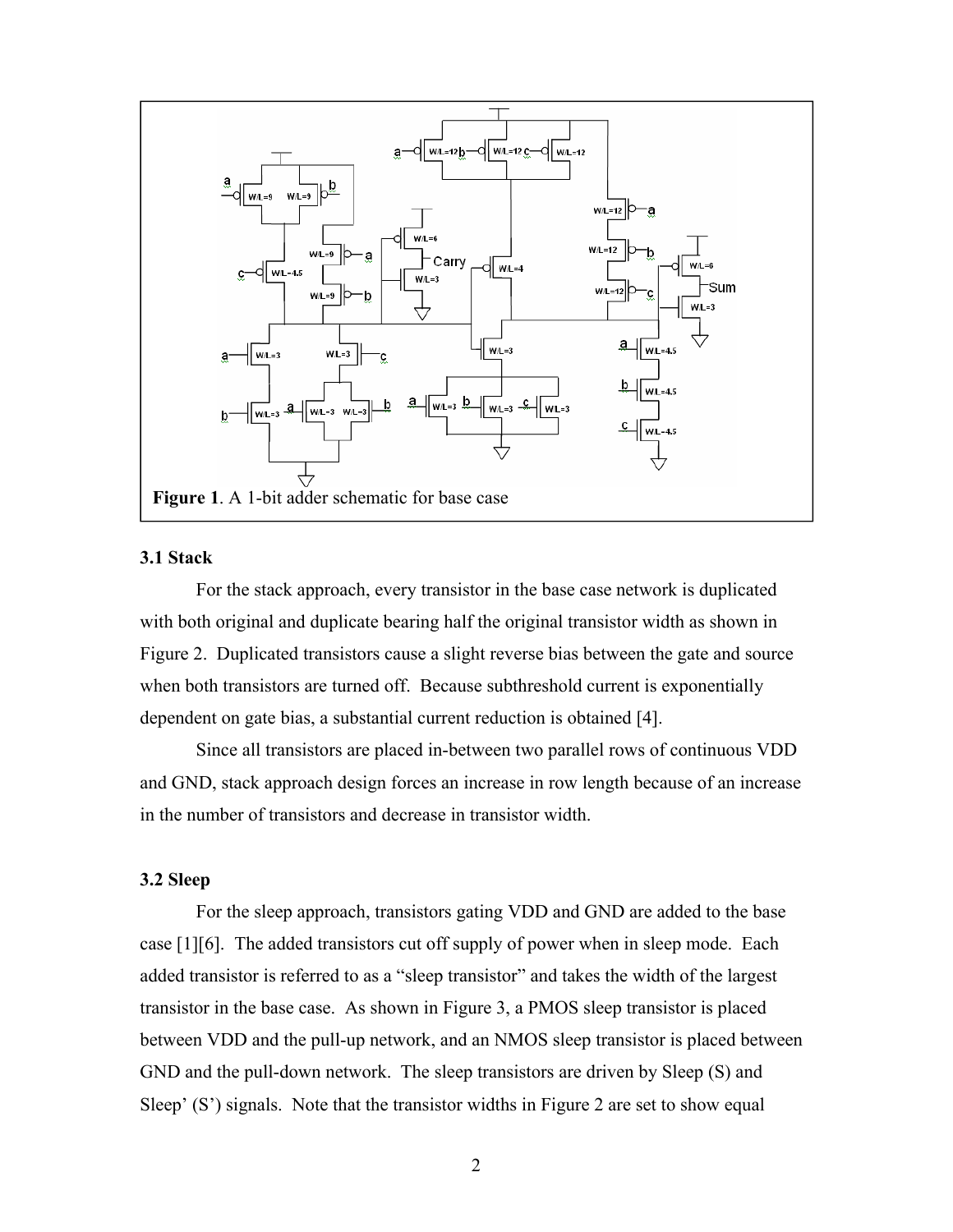resistances, and the transistor widths in Figure 3 are set based on the widths shown in Figure 2.



The sleep transistors disconnect the circuit from VDD and GND when the logic circuit is not in use (i.e., when in sleep mode). By isolating logic circuitry using sleep transistors, the approach reduces subthreshold leakage current but unfortunately also loses state. In addition, time and energy for waking up are necessary. Also, the additional transistors as well as wires for S and S' require an increase in area. Finally, subthreshold leakage current can further be reduced by utilizing high threshold voltage (high- $V_{th}$ ) sleep transistors.

#### **3.3 Zigzag**

By placement of alternating sleep transistors based on which particular network (pull-up or pull-down) is off given a specific input vector, the zigzag approach reduces wake-up overhead delay caused by sleep transistors [7]. For example in Figure 4, if the output is '1' when input 'a' is asserted to a particular value, then a sleep transistor is placed in the associated pull-down network; if the output is '0', then a sleep transistor is placed in the associated pull-up network. In order to evaluate this approach, the result of static power dissipation for all zero inputs is chosen for comparison with other approaches because reset input values are typically all zeros in most cases. In addition, subthreshold leakage can further be reduced by using high- $V_{th}$  sleep transistors. The reduced number of sleep transistors in this zigzag approach results in smaller increase in area than by using the sleep approach.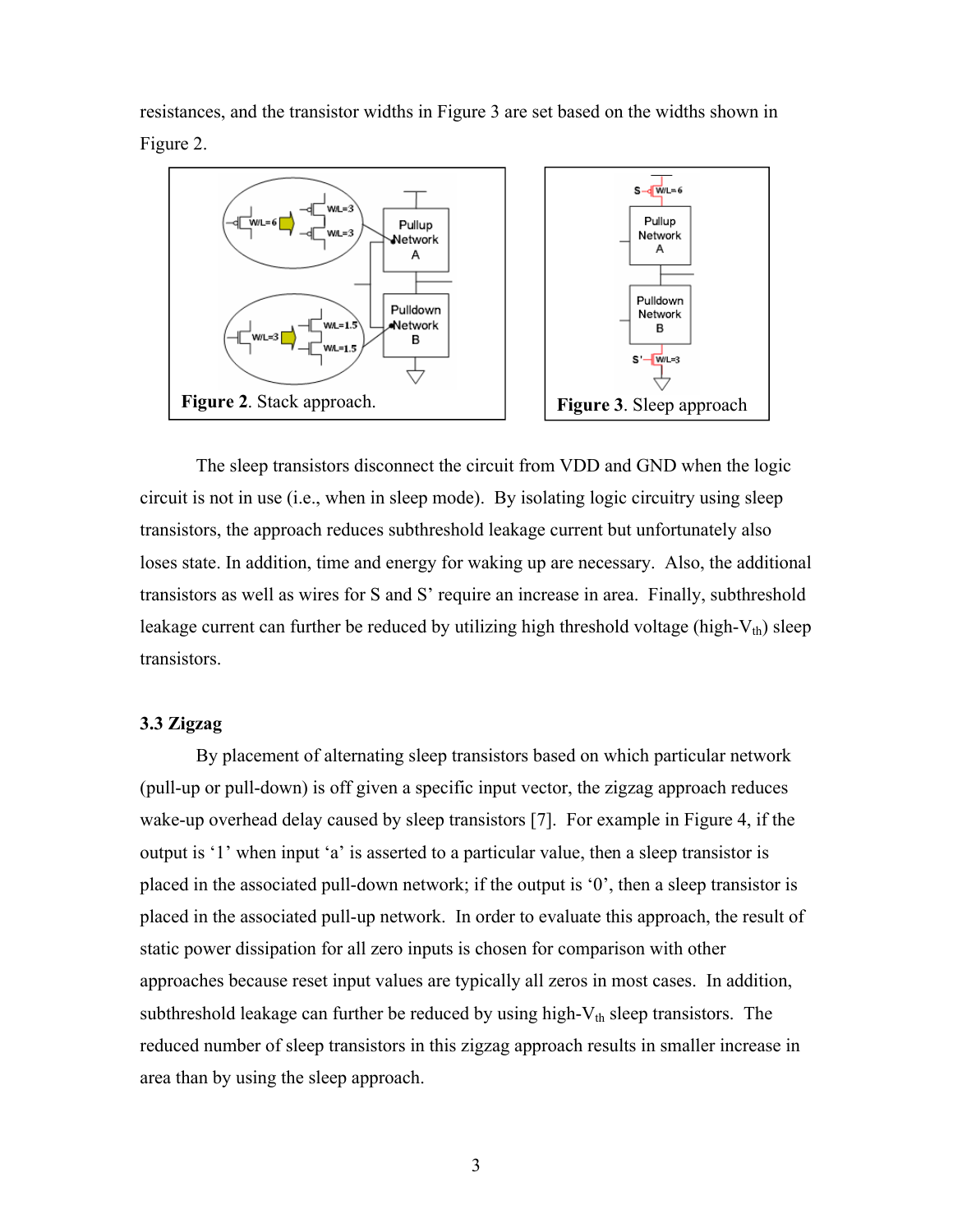#### **3.4 Sleepy Stack**

The sleepy stack approach has a structure combining the stack and sleep approaches by dividing every transistor into two transistors of half width and placing a sleep transistor in parallel with one of the divided transistor [2] [3]. As shown in Figure 5, sleep transistors are placed in parallel to the divided transistor closest to VDD for pull-up and in parallel to the divided transistor closest to GND for pull-down.

The sleepy stack approach can have advantages of both the stack approach and the sleep approach. During active mode, the sleepy stack approach results in lower delay than the stack approach because sleep transistors placed in parallel (i) reduce resistance and (ii) are already on. When sleep transistors are turned off, the existence of a path from either VDD or GND prevents floating output. Also, leakage current can further be reduced by applying high- $V_{th}$  on sleep transistors and the transistors in parallel to the sleep transistors (e.g., the slightly shaded/colored transistors in Figure 5).

However, area penalty is significant matter since every transistor is replaced by three transistors and since additional wires are added for S and S', which are sleep signals.



We briefly summarized several prior static current reduction approaches in this section. We will mention these approaches again as we motivate and explain our new approach in following sections.

### 4. Motivation

Leakage power consists mainly of subthreshold leakage and gate-oxide leakage. A potential solution widely reported for gate-oxide leakage power is the possible use of high-k (high dielectric constant) gate insulators [16]. Currently, subthreshold leakage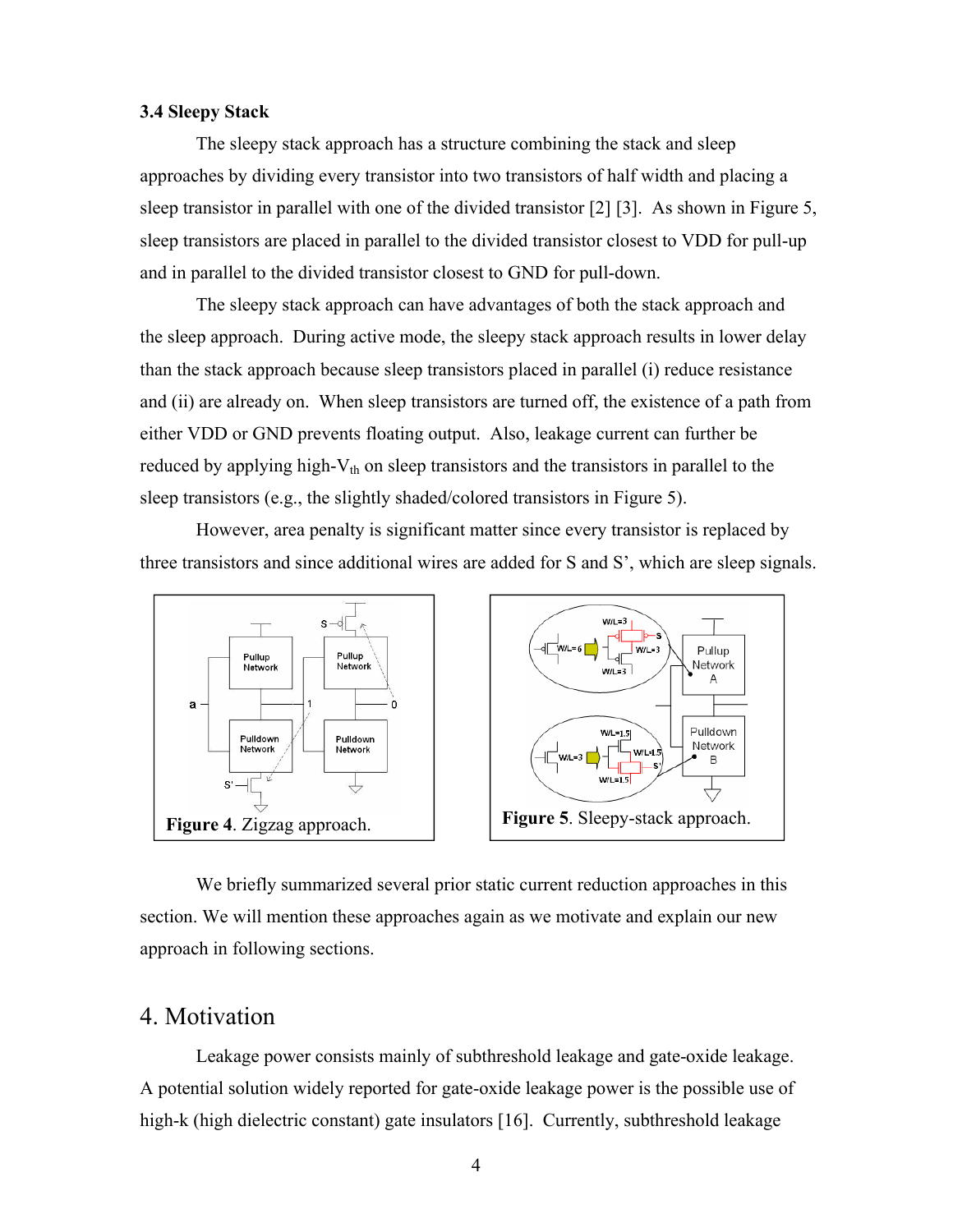power seems to be the majority contributor to total leakage power [17]. In any case, this technical paper targets reduction of the subthreshold leakage component of static power consumption; other approaches (most likely orthogonal to what we propose here in this paper) should be considered for reduction of gate-oxide leakage. Do please note, however, that all results reported in this paper include all sources of leakage power (to the extent that the HSPICE models we use accurately model sources of leakage).

With application of dual  $V_{th}$  techniques, the sleep, zigzag and sleepy stack approaches result in orders of magnitude subthreshold leakage power reduction [3]. The major advantage of the sleepy stack approach (see previous section) over the sleep and zigzag approaches is that the sleepy stack approach saves exact logic state. However, the sleepy stack approach carries a nontrivial penalty: each transistor in the original, base case, traditional CMOS design results in three transistors in the sleepy stack equivalent. The goal of our new approach is to achieve the benefits of the sleepy stack approach without the large associated penalties due to the tripled transistor count.

One final comment about motivation is that we assume proper logic design and timing for transition to sleep mode for sleepy keeper VLSI circuits. In particular, we assume that there is a small delay (perhaps a few clock cycles of a gigahertz clock) between the final computation in active mode and the transition to sleep mode. This allows the transition to sleep mode to only require that existing logic state/values be maintained. Finally, we further assume that transition from sleep mode back to active mode also has a few clock cycles of delay between turning sleep transistors back on and beginning to actively calculate new logic values (i.e., beginning to change state again).

## 5. New Static Current Reduction Approach: Sleepy Keeper

In this section we will describe the new VLSI approach to leakage power reduction proposed in this technical report: the "sleepy keeper" approach. First, we will discuss the structure of the sleepy keeper approach and how it operates. Then, we explain how layouts for the sleepy keeper approach are created.

The basic problem with traditional CMOS is that the transistors are used only in their most efficient, and naturally inverting, way: namely, PMOS transistors connect to VDD and NMOS transistors connect to GND. It is well know that PMOS transistors are not efficient at passing GND; similarly, it is well know that NMOS transistors are not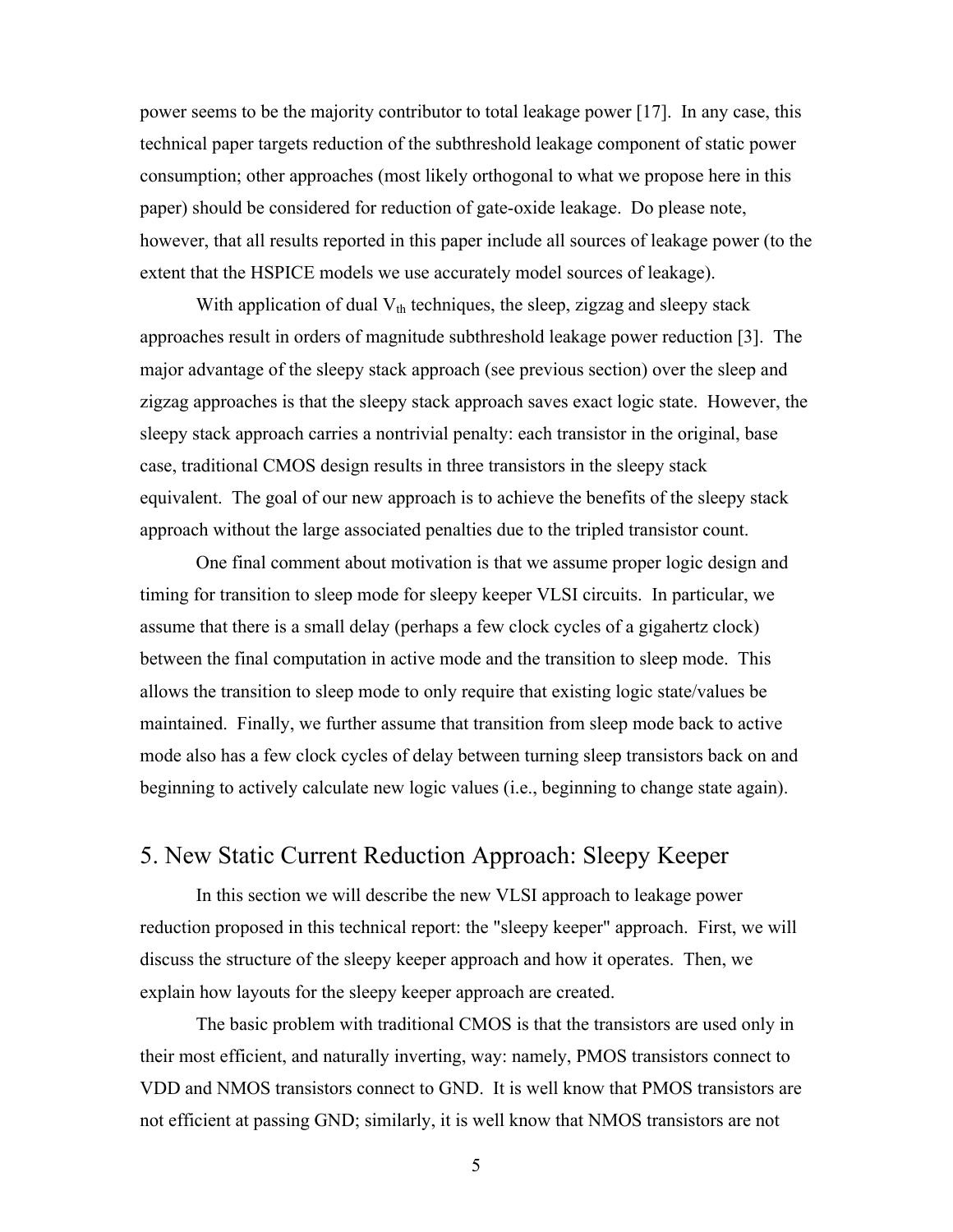efficient at passing VDD. However, to maintain a value of '1' in sleep mode, given that the '1' value has already been calculated, the sleepy keeper approach uses this output value of '1' and an NMOS transistor connected to VDD to maintain output value equal to '1' when in sleep mode. For example, when the output is '1' for an inverter designed utilizing the sleepy keeper approach, the current path is shown in Figure 6.

Similarly, to maintain a value of '0' in sleep mode, given that the '0' value has already been calculated, the sleepy keeper approach uses this output value of '0' and a PMOS transistor connected to GND to maintain output value equal to '0' when in sleep mode. For example, when the output is '0' for an inverter implemented using the sleepy keeper approach, the current path is shown in Figure 7.



For this sleepy keeper approach to work, all that is needed is for the NMOS connected to VDD and the PMOS connected to GND to be able to maintain proper logic state. This seems likely to be possible as other researchers have described ways to use far lower VDD values to maintain logic state. For example, Flautner et al. propose some significantly reduced VDD values sufficient to maintain state [14].

In any case, we do not investigate – beyond the use of HSPICE [8] simulations – all of the possible side effects due to using PMOS transistors to connect to GND and NMOS transistors to connect to VDD. Instead, we assume that the HSPICE simulations are roughly accurate and report results based on HSPICE.

Consider Figure 8. Note that there is a sleepy keeper PMOS transistor connecting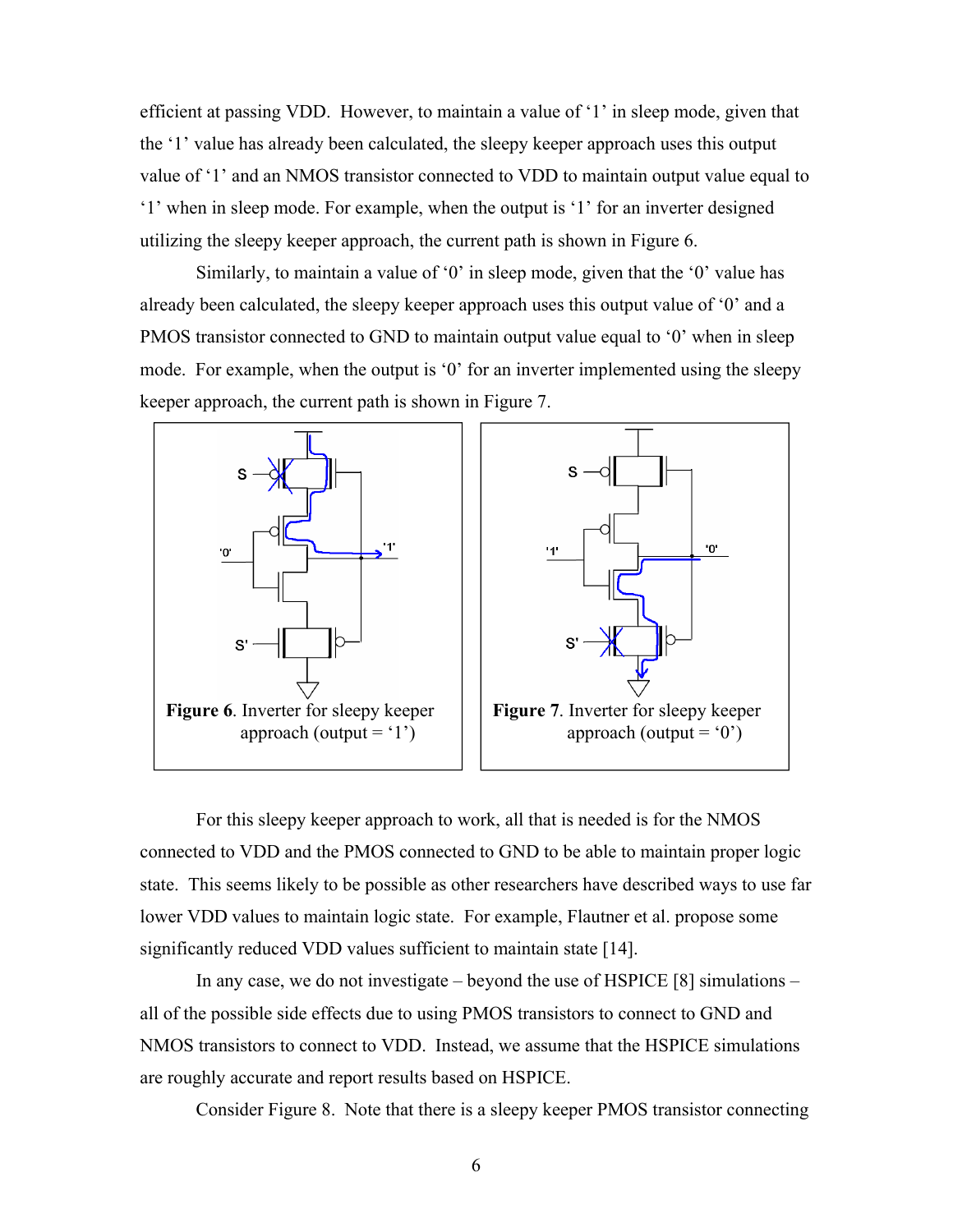GND to the pull-down network. When in sleep mode, this PMOS transistor is the only source of GND since the sleep transistor is off. On the other hand, in Figure 8, there is an additional single NMOS transistor connecting VDD to the pull-up network. During sleep mode, this NMOS transistor is the only source of VDD which is the dual case of the PMOS transistor case explained above.



We wish to here emphasize that, as explained at the end of Section 4, we emphatically do not use sleepy keeper transistors (the NMOS connected to VDD and the PMOS connected to GND) to dynamically change the output voltage but instead only use them to maintain an already calculated output voltage. Specifically, only a few clock cycles after entering sleep to a few clock cycles prior to exiting sleep do the sleepy keeper transistors acts as the sole connection to keep the output voltage unchanged.

## 6. Experimental Methodology

In this section, we explain our experimental methods. First, we describe how we create layouts and schematics in preparation for HSPICE simulation. Second, we explain how we obtain estimated results for delay, power consumption and area.

#### **6.1 Layouts, Schematics and HSPICE**

Schematics and layouts are designed for all considered design approaches. Schematics are used to obtain netlists corresponding to the test circuit, and the netlists are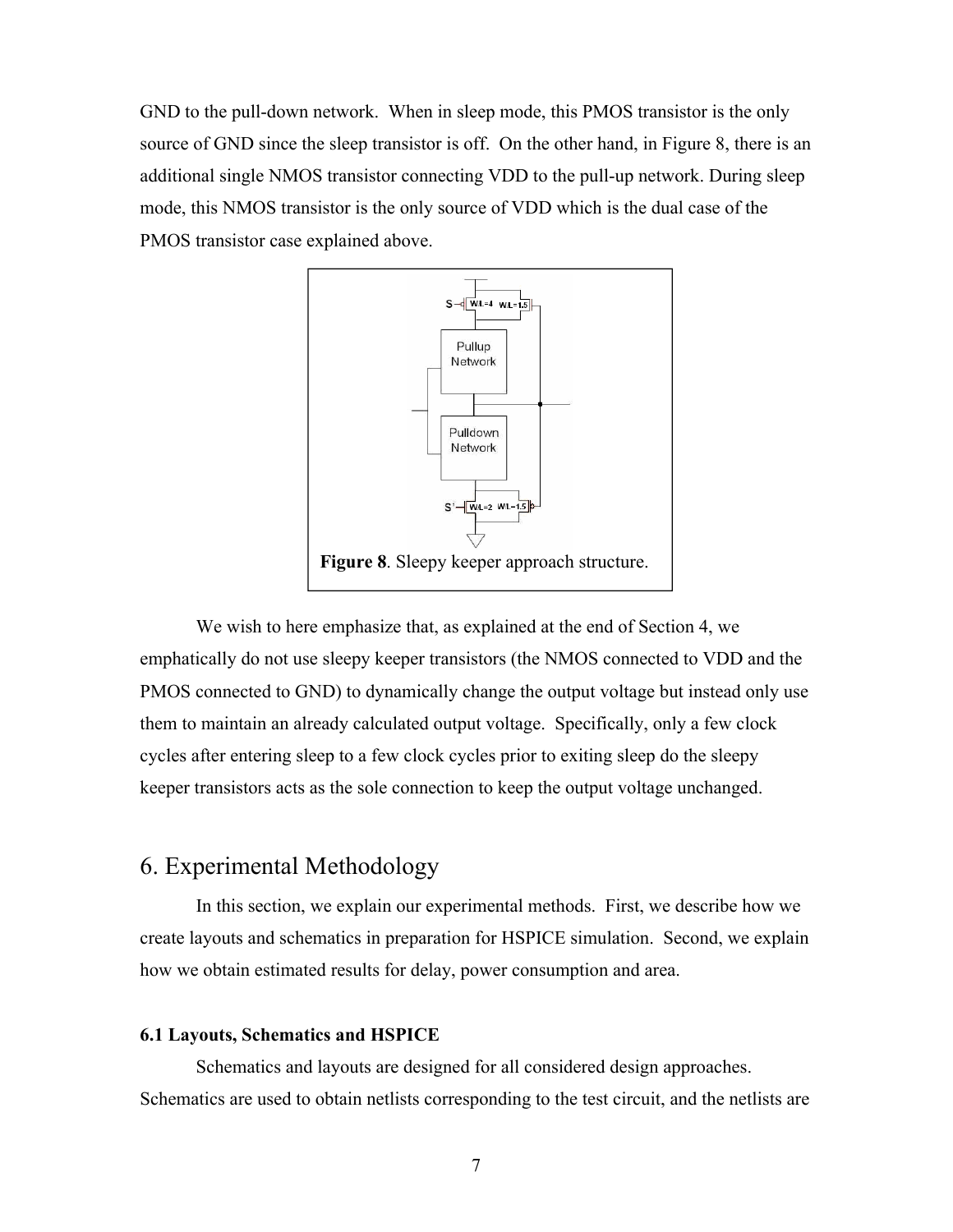used to simulate and test performance for the Berkeley Predictive Technology Model (BPTM) [11] [12] 0.18, 0.13, 0.10, and 0.07μm processes and the TSMC 0.18μm process using HSPICE. Layouts are used to measure and predict area usage. The estimation procedure we use is summarized in Figure 10.



We create schematics of 4-bit adders for all considered approaches using Cadence Virtuoso Schematic Editor [9]. We extract netlists from the schematics by using Cadence Virtuoso Analog Environment [9]. For example, the schematic of an interter with sleepy keeper approach is shown in Figure 11. Since the schematics are designed for the TSMC 0.18μm process, the netlists do not exactly match for the BPTM processes because the netlists include library and parameters for the TSMC 0.18μm process (e.g., see Example 1 on the next page). Since modification of netlists and performing HSPICE simulation include many repetitions of the same or similar procedure, we use an automatic system which generates template netlists and performs HSPICE simulation for the BPTM 0.18, 0.13, 0.10 and 0.07μm processes and the TSMC 0.18μm process. The template netlists are modified from the original extracted netlist as needed so that the netlists can be used for all considered technologies. Some perl scripts are used to make template netlists and run the HSPICE simulations for different technologies. Note that a variety of programming languages can be used to perform this automatic system. Example 1 shows the process of generating a sample template netlist.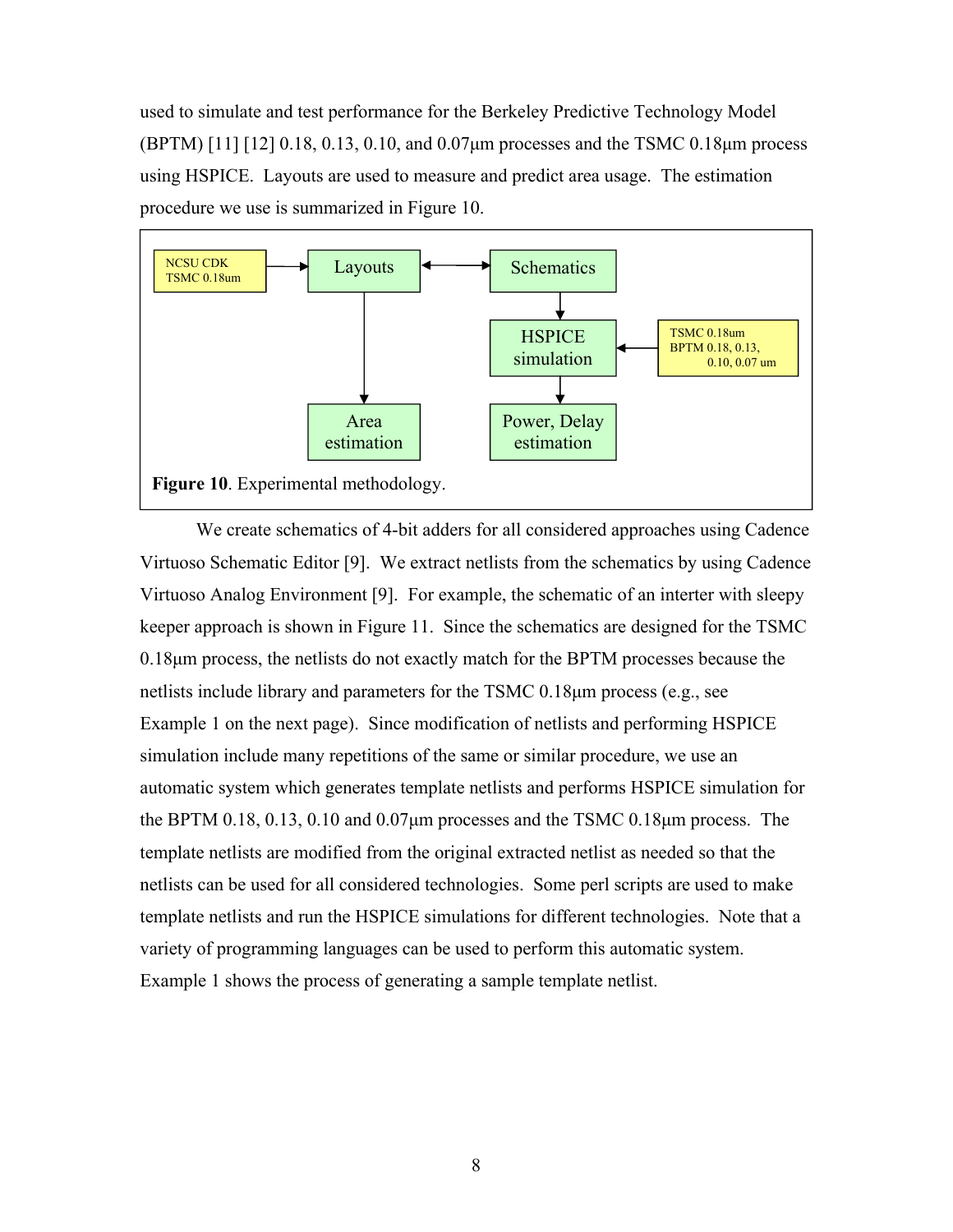



**Figure 12. An example raw netlist (TSMC 0.18μm process).**

Example 1 :

Figure 12 shows a sample netlist extracted from the schematic of Figure 11. This netlist includes some information such as a reference to the TSMC 0.18μm process (e.g., "TSMC18DP"), which is not proper content for BPTM processes. First, we keep all listed of connections from this netlist. In Figure 12, "MN2 VDD! A\_INV NET28 VDD! TSMC18DN L=180E-9 W=1.08E-6 AD=486E-15 AS=486E-15 +PD=3.06E-6 PS=3.06E-6 M=1" defines a PMOS transistor named MP2 with its drain connected to node 0, gate to SUM\_INV, source to NET71 and bulk to node 0. Second, in our template netlists, a variable "length" is used for Length (L), and a variable "pwidth" is used for width (W) for different technologies (e.g., see underlined words in Figure 13). For different technologies, we define proper values for the variables. Lastly, appropriate parameters, test vectors, libraries and reports (e.g., bolded words in Figure 13) are fed into the template netlists for the HSPICE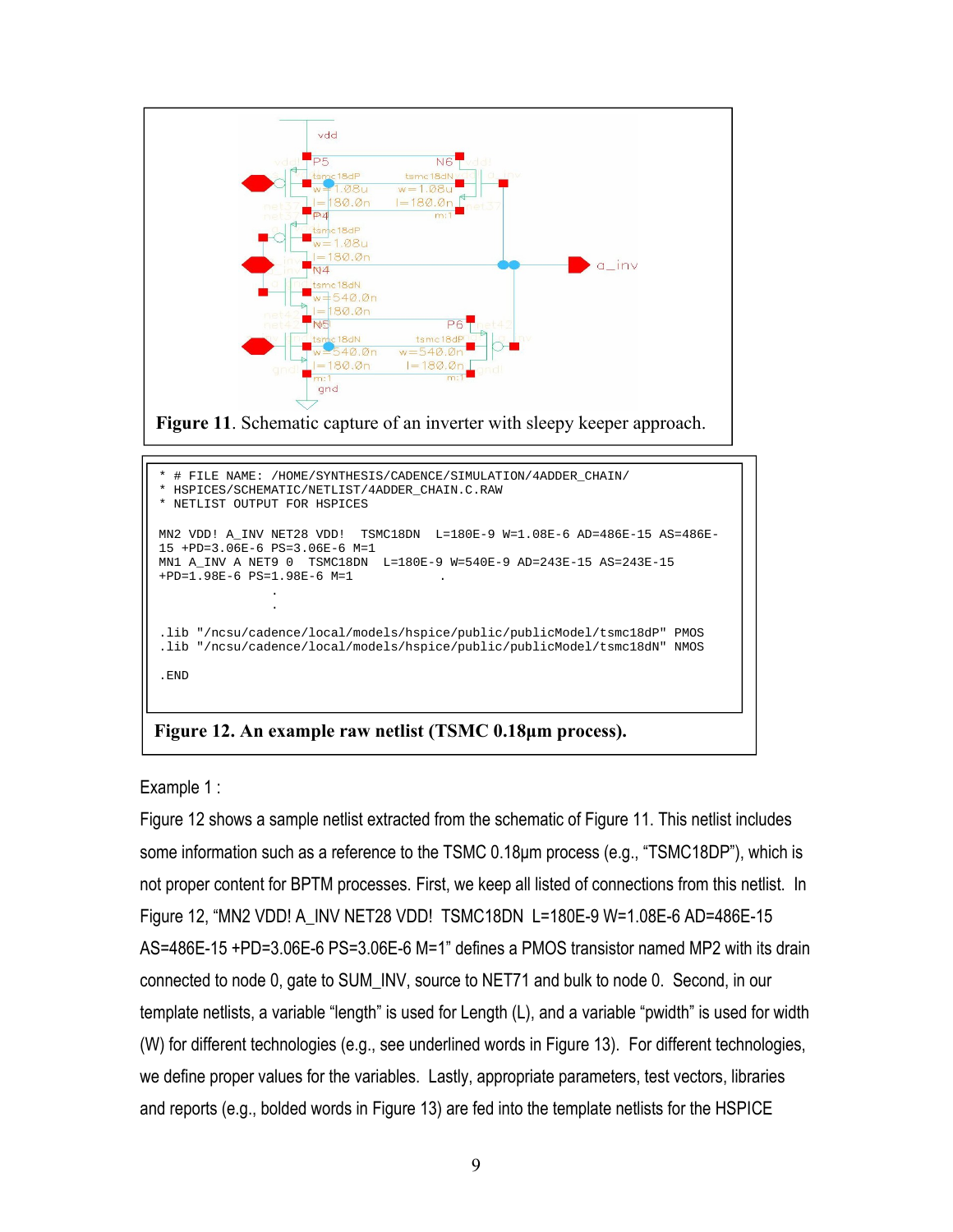simulations for different technologies.

```
* autogenerated netlist file for adder
* based on Keeper-4adder test.sp
.include /home/hspice/parameters/parameters_#SIZE#u.sp
MN2 VDD! A_INV NET28 VDD! NMOSH L='length' W='1.5*pwidth'
MN1 A_INV A NET9 0 NMOS L='length' W='4*pwidth'
                      .
                      .
                       . 
.global vdd!
.include "/home/hspice/test_vectors/adder_#TESTTYPE##INPUT#.sp"
.include "/home/hspice/berkeley_models/#LIBRARY#_#SIZE#u.sp"
.include "/home/hspice/reports/adder_#TESTTYPE#_report.sp"
.END
```
#### **Figure 13. An example template netlist.**

All six considered approaches are evaluated for performance by using a single threshold voltage  $(V_{th})$  for all transistors. Dual  $V_{th}$  technology is applied and tested only for the sleep, zigzag, sleepy stack, and sleepy keeper approaches since applying high- $V_{th}$ to the base case and the stack approach causes dramatic increase of delay (at least 2-5X). For both single  $V_{th}$  and dual  $V_{th}$  techniques, delay, dynamic power consumption and static power consumption are measured by using HSPICE. In order to measure performance of sleep, zigzag, sleepy stack, and sleepy keeper with dual  $V_{th}$  values, every sleep transistor and any transistor parallel to the sleep transistor are configured as high- $V_{th}$  transistors. The high-V<sub>th</sub> is set to have 2.0 times higher V<sub>th</sub> than the V<sub>th</sub> of a normal transistor (low- $V_{th}$ ). The "Delvto" option of HSPICE is used to change  $V_{th}$ . In order to distinguish two different  $V_{th}$  values, "NMOSH" or "PMOSH" is used to indicate high- $V_{th}$ and "NMOS" or "PMOS" is used for low- $V_{th}$ . Figure 12 shows an example of the PMOS case.

#### **6.2 Delay**

Worst case propagation delay is measured for each approach. Input vectors and input/output triggers are chosen to measure the delay of a critical path. The propagation delay is measured from the trigger input edge reaching 50% of the supply voltage to the circuit output edge reaching 50% of the supply voltage value.

#### **6.3 Static Power**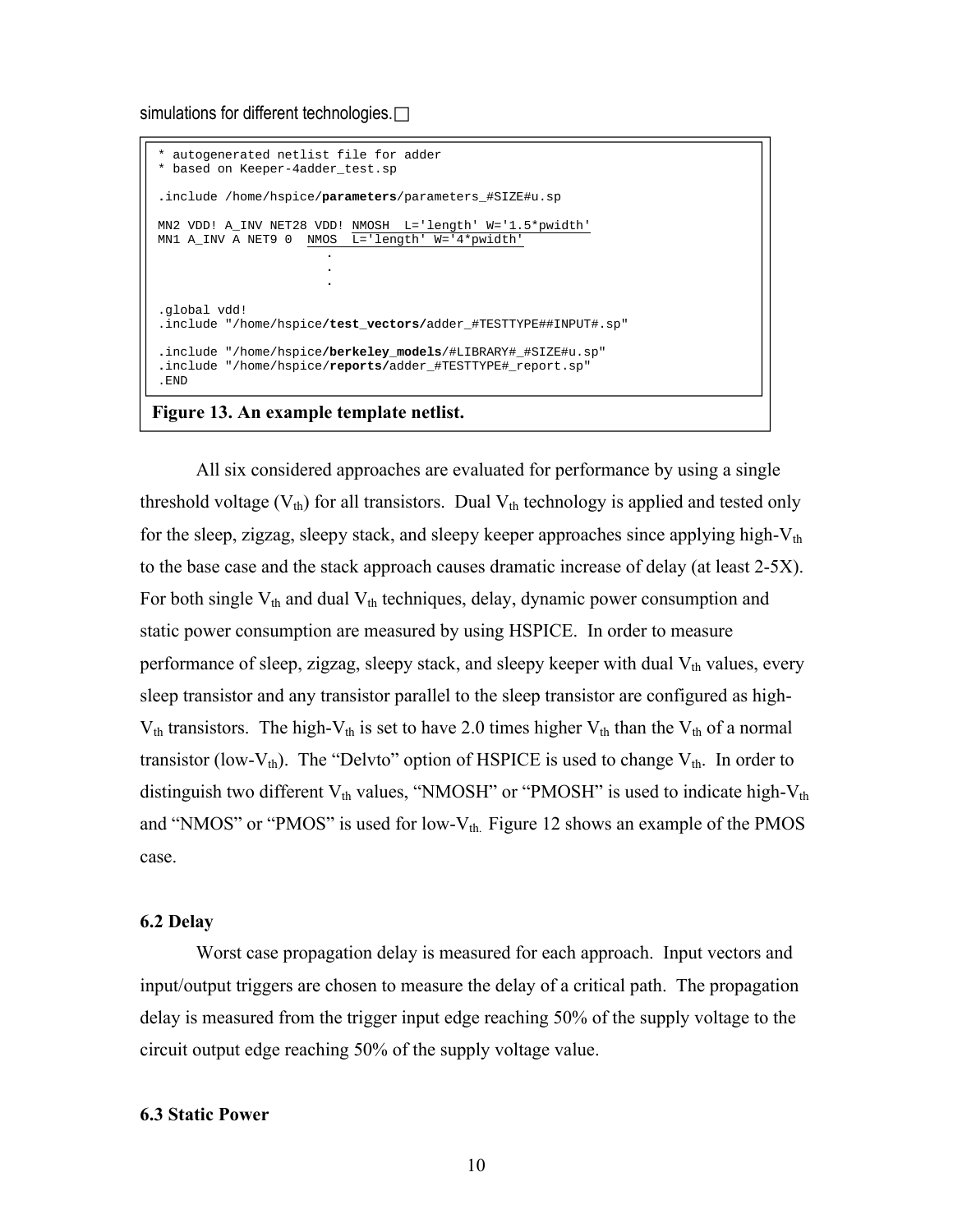Static power is measured by asserting sets of input vectors in HSPICE. The input vectors include subsets of possible input combinations. The average power dissipation over the specific subset of input combinations chosen is determined as the static power for the base case, stack, sleep, sleepy stack and sleepy keeper techniques. All sleep transistors are turned off for the HSPICE measurements. As mentioned in static current reduction approaches section, static power for the zigzag approach is determined to be the power dissipation of tested result for inputs all zeros (reset input values).

#### **6.4 Dynamic Power**

In order to measure dynamic power, clocked semi-random input vectors for a number of clock cycles are asserted, and average power dissipation during this time reported by HSPICE is considered as estimation of dynamic power consumption. All sleep transistors are turned on for HSPICE measurements.

#### **6.5 Area**

Layouts of a 1-bit full adder for all the considered approaches are designed based on TSMC 0.18μm process by using Cadence Virtuoso Layout Editor [9] and NCSU Cadence Design Kit. Layouts are verified with Virtuoso's Design Rule Checker (DRC). Areas for below 0.18μm technology are estimated by scaling the area of each approach layout designed based on TSMC 0.18μm process. The areas are scaled by a ratio of squares with addition of a 10% overhead for nonlinear scaling layers (i.e., metal layers). For example, if an area of  $100.00 \mu m^2$  is measured for 0.18 km technology, the area for 0.10μm technology would be  $100.00 \mu m^2$  \*  $(0.10^2 / 0.18^2)$  \* 1.1 = 33.95 μm<sup>2</sup>.

#### **6.5 Equations used for comparison**

When we compare our results to another result, we often say one is "less than" the other. In particular, "X is  $n\%$  less than Y" means what Eq. 1 shows:

$$
\frac{Y}{X} = 1 + \frac{n}{100}
$$
 Eq. 1 [19]

For example, when two propagation delay measurements result in, X is 8.18E-10s and Y is1.23E-09s, n is 50 from calculation using Eq. 1. In this case, we say X is 50% less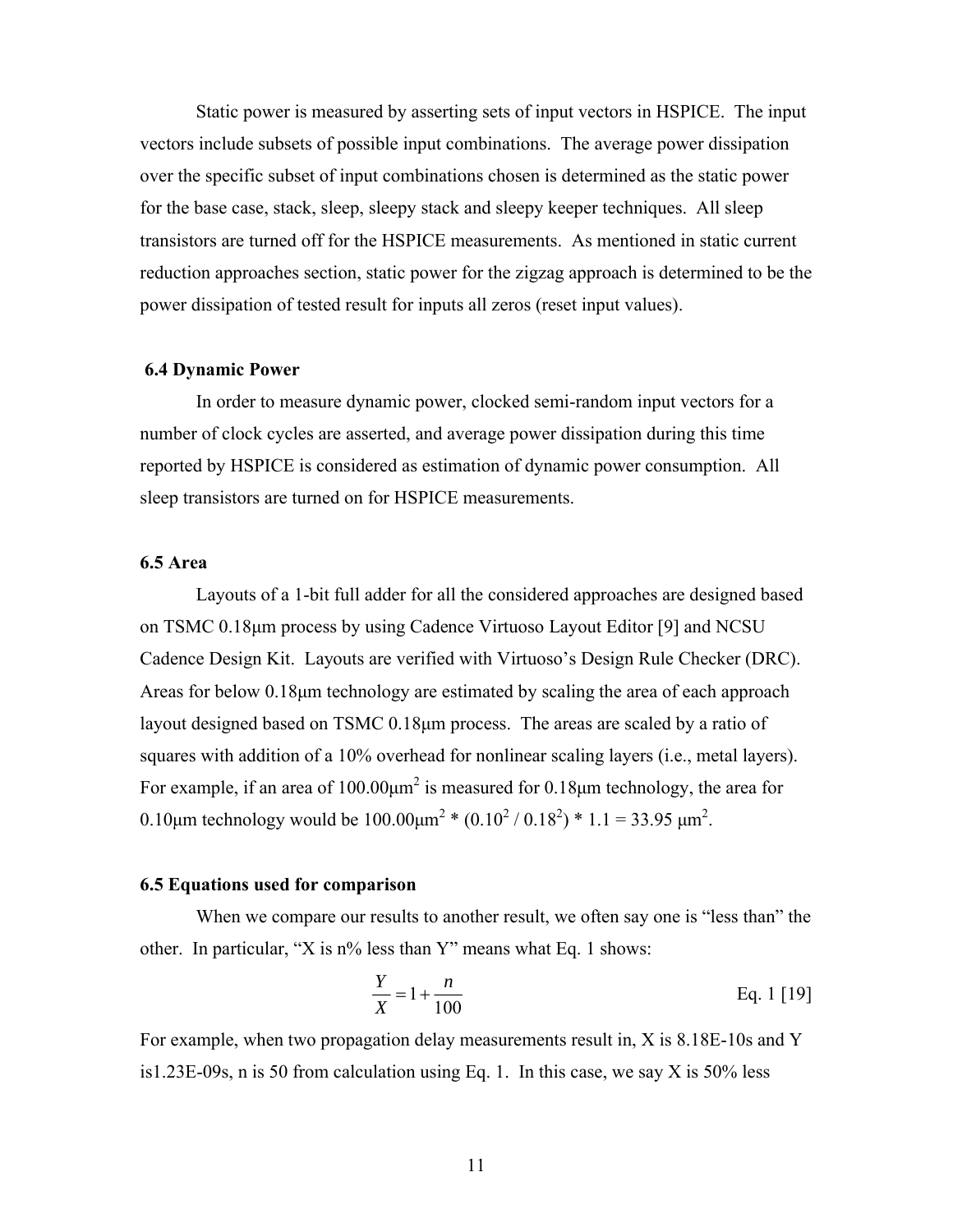delay than Y. This equation is used for all other comparison such as area and power consumption.

## 7. Test Circuit – 4-bit adder

We use a full adder as an example of a typical complex CMOS gate. Our 4-bit adder is implemented by using four 1-bit full adders. A 1-bit full adder is created from four logic blocks, one block to generate inverted Carry out (Cout'), one block to generate an inverted Sum (Sum') and two inverters as shown in Figure 13. The complex blocks are sized to have an equal rise and fall time. Appendix A.1.a shows the sizing for the base case. In deed, please see Appendix A for exact transistor sizing for all considered VLSI approaches.



a. Delay

The critical path of our base case 4-bit adder is the path  $B_0 - C_{\text{out}} - C_{\text{in}} - C_{\text{out}} - C_{\text{out}}$  $C_{\text{in2}} - C_{\text{out2}} - C_{\text{in3}} - S_{\text{um3}}$ . In order to measure the worst case propagation delay, initial input signals are set as shown in Figure 14. When  $B_0$  is changed to 1, the delay is measure from  $B_0$  to Sum<sub>3</sub>.

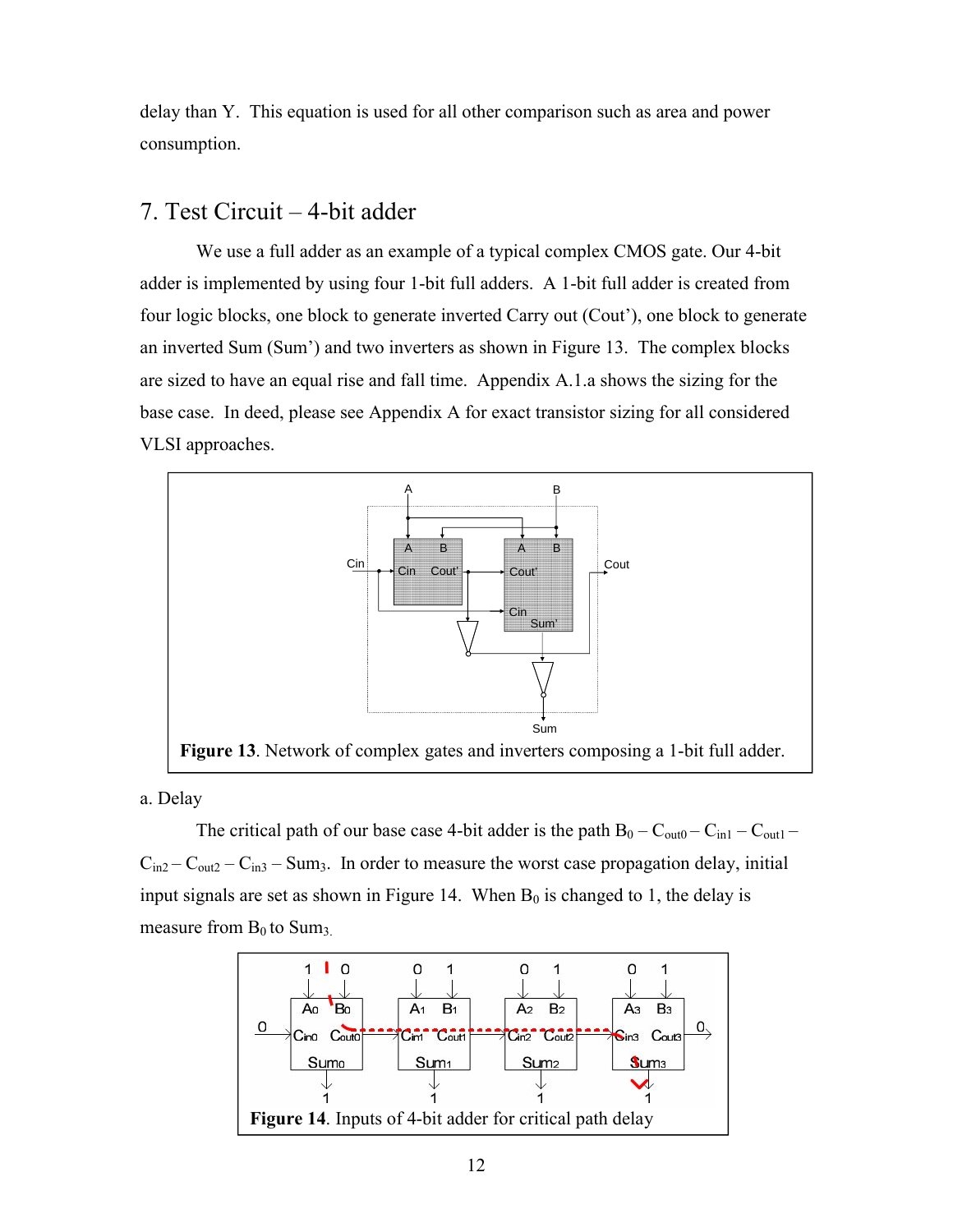b. Static Power

Nine input bits (A[3:0], B[3:0], Cin0) provide  $2^{9}(512)$  possible input combinations. Eight input vectors out of 512 possible input combinations are chosen for the 4-bit adder. Table 1 shows the eight input combinations. The average power dissipation for each input vector during 20ns (per static input vector) is recorded as the static power of each circuit considered.

| Table 1. Static power assessment inputs used for 4-bit adder. |          |          |          |                |          |          |                |              |          |  |
|---------------------------------------------------------------|----------|----------|----------|----------------|----------|----------|----------------|--------------|----------|--|
|                                                               | $C_{in}$ | $A_0$    | $B_0$    | A <sub>1</sub> | $B_1$    | $A_2$    | B <sub>2</sub> | $A_3$        | $B_3$    |  |
|                                                               | $\theta$ | $\theta$ | $\theta$ | $\theta$       | $\theta$ | $\theta$ | $\theta$       | $\Omega$     | $\theta$ |  |
|                                                               | $\Omega$ | 1        | $\Omega$ | $\Omega$       | $\theta$ | $\theta$ | $\Omega$       | $\Omega$     | $\Omega$ |  |
|                                                               | $\theta$ | 1        | $\theta$ | 1              | $\theta$ | 1        | $\theta$       | 1            | $\theta$ |  |
|                                                               | 1        | 1        | $\theta$ | 1              | $\Omega$ | 1        | $\Omega$       | $\mathbf{1}$ | $\theta$ |  |
|                                                               | 1        | 1        | 1        | 1              | $\theta$ | 1        | $\Omega$       | 1            | $\theta$ |  |
|                                                               | 1        | 1        | 1        | 1              | 1        | 1        | $\theta$       | 1            | $\theta$ |  |
|                                                               | 1        | 1        | 1        | 1              | 1        | 1        | 1              | $\mathbf{1}$ | $\theta$ |  |
|                                                               | 1        | 1        | 1        | 1              | 1        | 1        | 1              | 1            | 1        |  |

c. Dynamic Power

Similar to our approach to static power estimation, to estimate dynamic power we assert input vectors covering eight possible inputs out of 512 possible input combinations. Each input vector is asserted followed by all zero inputs (reset values) except the case when the inputs are all zeros for the first time. The waveform in Figure 15 shows input vectors asserted for each one bit adder, where the input vector changes in every 4ns. The average power dissipation during the 30ns of Figure 15 is recorded as the dynamic power of the circuit.

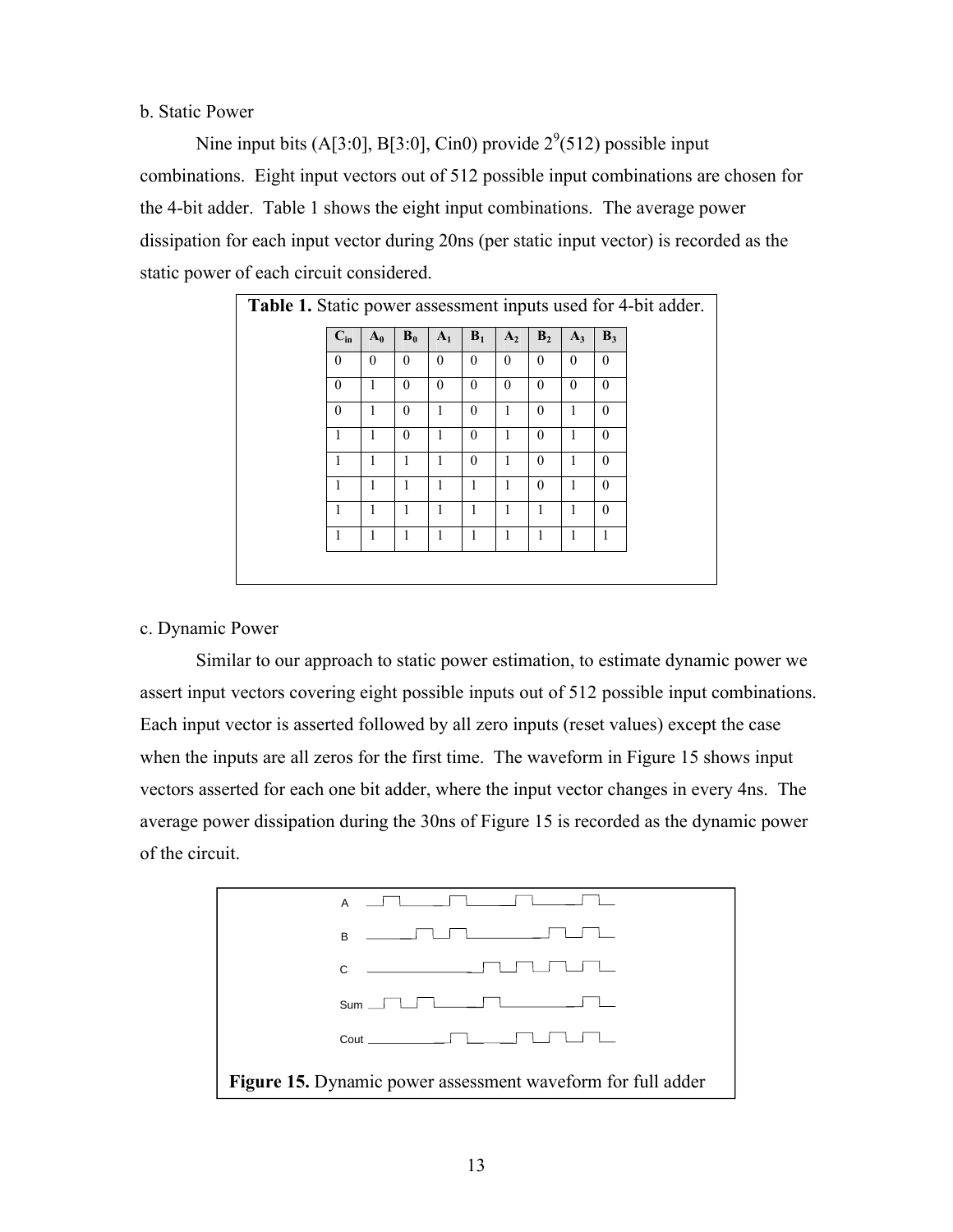d. Area

We create a full transistor-level layout of a 1-bit adder based on TSMC 0.18μm technology. The area for the 1-bit adder is measured; the area for the 4-bit adder is determined as the sum of four 1-bit adders. Area results for the other technologies considered (e.g., 0.07μm) are calculated as explained in Section 6.5.

## 8. Experimental Results

For the 4-bit adder circuit, propagation delay, static power, dynamic power, and area are shown in Figure 16 and Table 2.

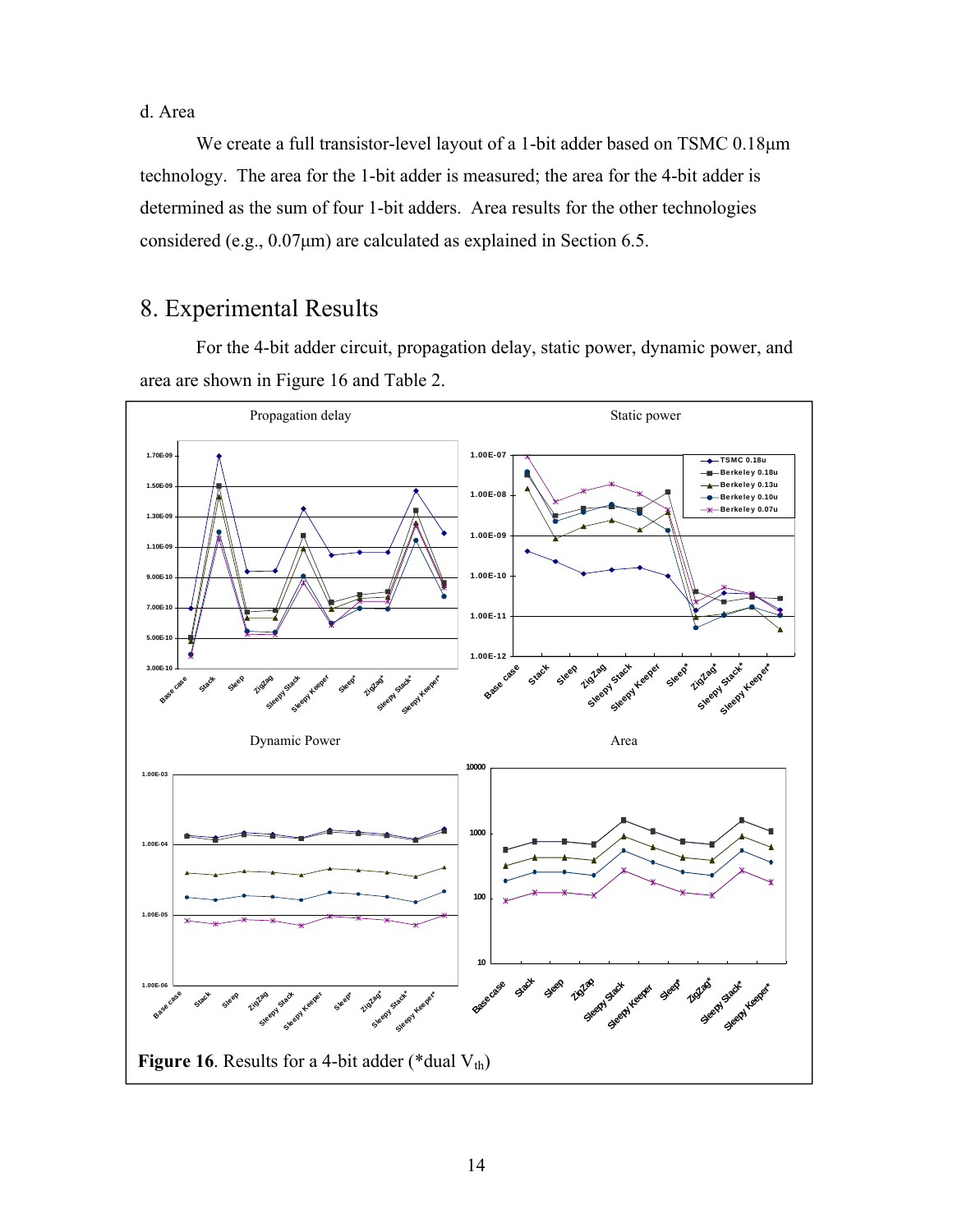| <b>Table 2.</b> Power, delay, area estimation for $0.07\mu m$ |                   |                     |               |             |  |  |  |
|---------------------------------------------------------------|-------------------|---------------------|---------------|-------------|--|--|--|
|                                                               | Propagation delay | <b>Static Power</b> | Dynamic Power | Area        |  |  |  |
| Berkeley $0.07 \mu m$                                         | (s)               | W)                  | (W)           | $(\mu m^2)$ |  |  |  |
| Base case                                                     | $3.82E-10$        | 8.97E-08            | 8.28E-06      | 91.84       |  |  |  |
| <b>Stack</b>                                                  | 1.16E-09          | 6.83E-09            | 7.41E-06      | 123.76      |  |  |  |
| Sleep                                                         | 5.29E-10          | 1.25E-08            | 8.66E-06      | 123.76      |  |  |  |
| ZigZag                                                        | $5.25E-10$        | 1.84E-08            | 8.37E-06      | 110.48      |  |  |  |
| <b>Sleepy Stack</b>                                           | 8.64E-10          | 1.08E-08            | 7.06E-06      | 263.52      |  |  |  |
| Sleepy Keeper                                                 | 5.85E-10          | 4.40E-09            | $9.62E - 06$  | 177.11      |  |  |  |
| Sleep (dual Vth)                                              | $7.45E-10$        | $2.23E-11$          | $9.02E - 06$  | 123.76      |  |  |  |
| ZigZag (dual Vth)                                             | 7.43E-10          | 5.05E-11            | 8.46E-06      | 110.48      |  |  |  |
| Sleepy Stack (dual Vth)                                       | 1.24E-09          | 3.50E-11            | 7.26E-06      | 263.52      |  |  |  |
| Sleepy Keeper(dual Vth)                                       | 8.33E-10          | $1.22E-11$          | 9.99E-06      | 177.11      |  |  |  |

In 0.07 $\mu$ m technology, the sleepy keeper approach (with dual  $V_{th}$ ) achieves 7350X leakage reduction over the base case and 560X leakage reduction over the stack approach. The result is similar to the previous best leakage reduction technique with state saving, sleepy stack, but sleepy keeper achieves less delay than sleepy stack. In 0.07μm technology, sleepy keeper results in 48% less delay than sleepy stack with single  $V_{th}$  and 49% less delay with dual  $V_{th}$ . Sleepy keeper consumes 36% more dynamic power than sleepy stack with single  $V_{th}$  and 38% more dynamic power than sleepy stack with dual  $V_{th}$ . The dynamic power result is roughly 21% increase of dynamic power over the base case. Finally, area usage of the sleepy keeper is 93% larger than the base case, but it is 49% smaller than area usage of the sleepy stack.

The experimental results for all other considered technologies are available in Appendix B. The Figure 16 and Table 2 are based on the results in Appendix B.

## 9. Conclusion

Based on the 4-bit adder test results, we have verified that the sleepy keeper approach can result in ultra-low static power consumption with state saving. Furthermore, the sleepy keeper approach is applicable to single and multiple threshold voltages. Compared to the sleepy stack approach, sleepy keeper requires 49% less area as well as achieves smaller propagation delay (up to 49% less). Therefore, sleepy keeper can reduce the main penalties to using the sleepy stack approach, while still achieving the same twin advantages of ultra-low leakage and maintenance of precise logic state in sleep mode. Based on these results, sleepy keeper appears to be the most efficient approach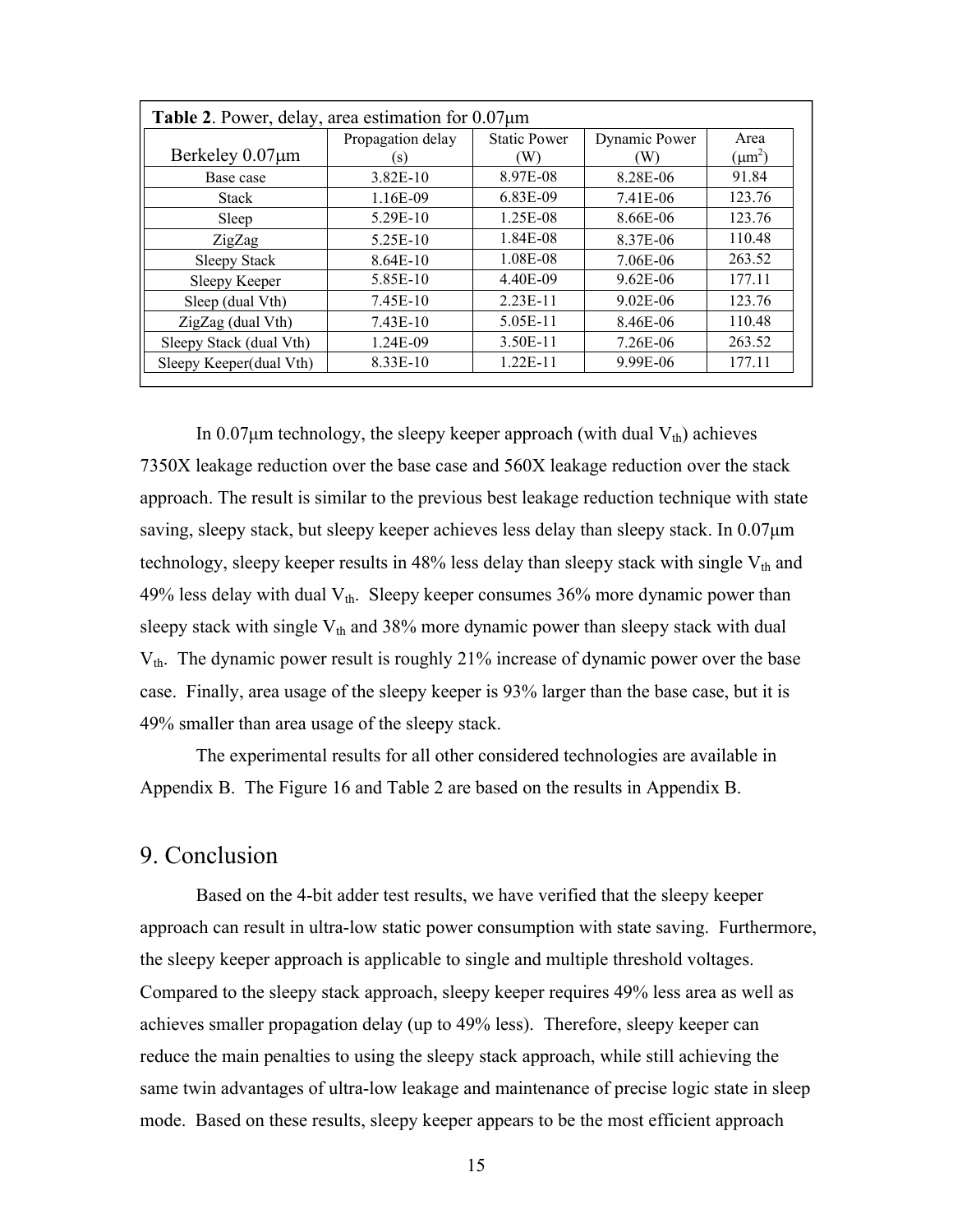known to reduce leakage current with the smallest delay and saving state. In terms of area, sleepy keeper is expected to be more attractive for complex logic circuits, because the portion of increased area for the required additional transistors will be smaller for complex logic circuits than for simple logic circuits (e.g., for an inverter).

The sleepy keeper approach causes dynamic power increase which seems to be the main disadvantage of the approach. The increase is most likely due to placing an NMOS transistor in a pull-up network and a PMOS transistor in a pull-down network where the two added transistors are controlled by the output voltage. In order to reduce sleepy keeper dynamic power consumption, additional issues, including solid state circuit issues, should be investigated; this is left as future work.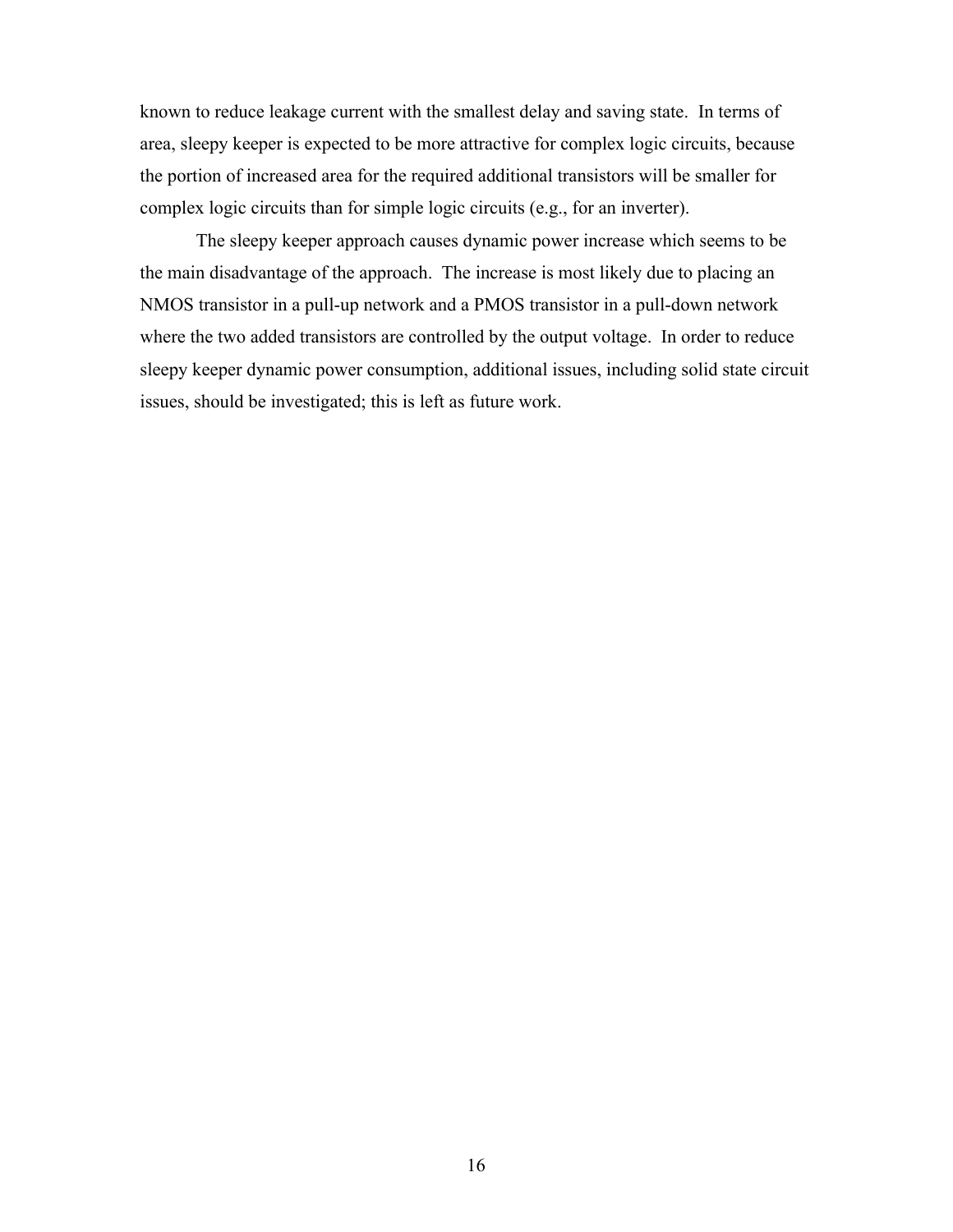## References

- [1] S. Mutoh et al., "1-V Power Supply High-speed Digital Circuit Technology with Multithreshold-Voltage CMOS," *IEEE Journal of Solid-State Circuits*, Vol. 30, No. 8, pp. 847-854, August 1995.
- [2] J.C. Park, V. J. Mooney III and P. Pfeiffenberger, "Sleepy Stack Reduction of Leakage Power," *Proceeding of the International Workshop on Power and Timing Modeling, Optimization and Simulation*, pp.148-158*,* September 2004.
- [3] J. Park, "Sleepy Stack: a New Approach to Low Power VLSI and Memory," Ph.D. Dissertation, School of Electrical and Computer Engineering, Georgia Institute of Technology, 2005. [Online]. Available http://etd.gatech.edu/theses /available/etd-07132005-131806/.
- [4] Z. Chen, M. Johnson, L. Wei and K. Roy, "Estimation of Standby Leakage Power in CMOS Circuits Considering Accurate Modeling of Transistor Stacks," *International Symposium on Low Power Electronics and Design*, pp. 239-244, August 1998.
- [5] S. Nadara, S. Borkar, V. De, D. Antoniadis and A. Chandrakasan, "Scaling of Stack Effect and its Application for Leakage Reduction," *International Symposium on Low Power Electronics and Design*, pp. 195-200, August 2001.
- [6] M. Powell, S.-H. Yang, B. Falsafi, K. Roy and T. N. Vijaykumar, "Gated-VDD: A Circuit Technique to Reduce Leakage in Deep-submicron Cache Memories," *International Symposium on Low Power Electronics and Design*, pp. 90-95, July 2000.
- [7] K.-S. Min, H. Kawaguchi and T. Sakurai, "Zigzag Super Cut-off CMOS (ZSCCMOS) Block Activation with Self-Adaptive Voltage Level Controller: An Alternative to Clock-gating Scheme in Leakage Dominant Era," *IEEE International Solid-State Circuits Conference*, pp. 400-401, February 2003.
- [8] Synopsys Inc., http://www.synopsys.com/.
- [9] Cadence Design Systems, http://www.cadence.com/.
- [10] NC State University Cadence Tool Information, http://www.cadence.ncsu.edu/.
- [11] Berkeley Predictive Technology Model (BPTM), http://www.eas.asu.edu/~ptm/.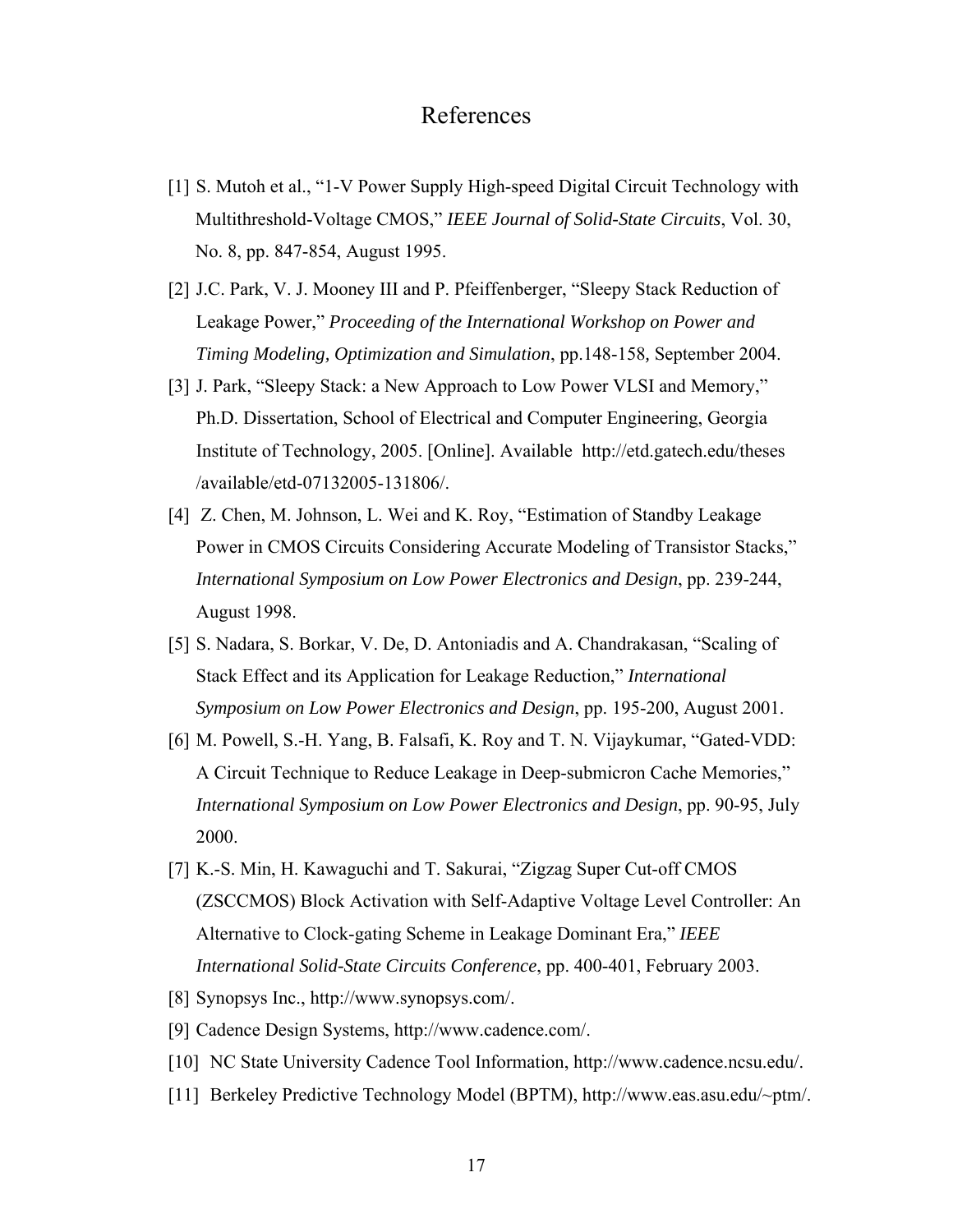- [12] Y. Cao, T. Sato, D. Sylvester, M. Orshansky and C. Hu, "New Paradigm of Predictive MOSFET and Interconnect Modeling for Early Circuit Design," *Proc. of IEEE Custom Integrated Circuits Conference*, pp. 201-204, June 2000.
- [13] N. Westel, and K. Eshraghian, *Principles of CMOS VLSI Design*. Santa Clara, California: Addision Wesley, 1992.
- [14] K. Flautner, N. S. Kim, S. Martin, D. Blaauw and T. Mudge, "Drowsy Caches: Simple Techniques for Reducing Leakage Power," *Proceedings of the International Symposium on Computer Architecture*, pp. 148-157, May 2002.
- [15] MOSIS, http://www.mosis.org/.
- [16] G. Ribes, J. Mitard, M. Denais, S. Bruyere, F. Monsieur, C. Parthasarathy, E. Vincent and G. Ghibaudo, "Review on High-k Dielectrics Reliability Issues," *IEEE Transactions on Device and Materials Reliability*, Vol. 5, Issue 1, pp. 5-19, March 2005.
- [17] A.B. Kahng, S. Muddu and P. Sharma, "Defocus-aware Leakage Estimation and Control," *International Symposium on Low Power Electronics and Design,* pp. 263-268, Aug. 2005.
- [18] Taiwan Semiconductor Manufacturing Company, http://www.tsmc.com/.
- [19] D. Patterson and J. Hennessy, *Computer Architecture: A Quantitative Approach*. Palo Alto, California: Morgan Kaufmann Publishers, pp. 5-7, 1990.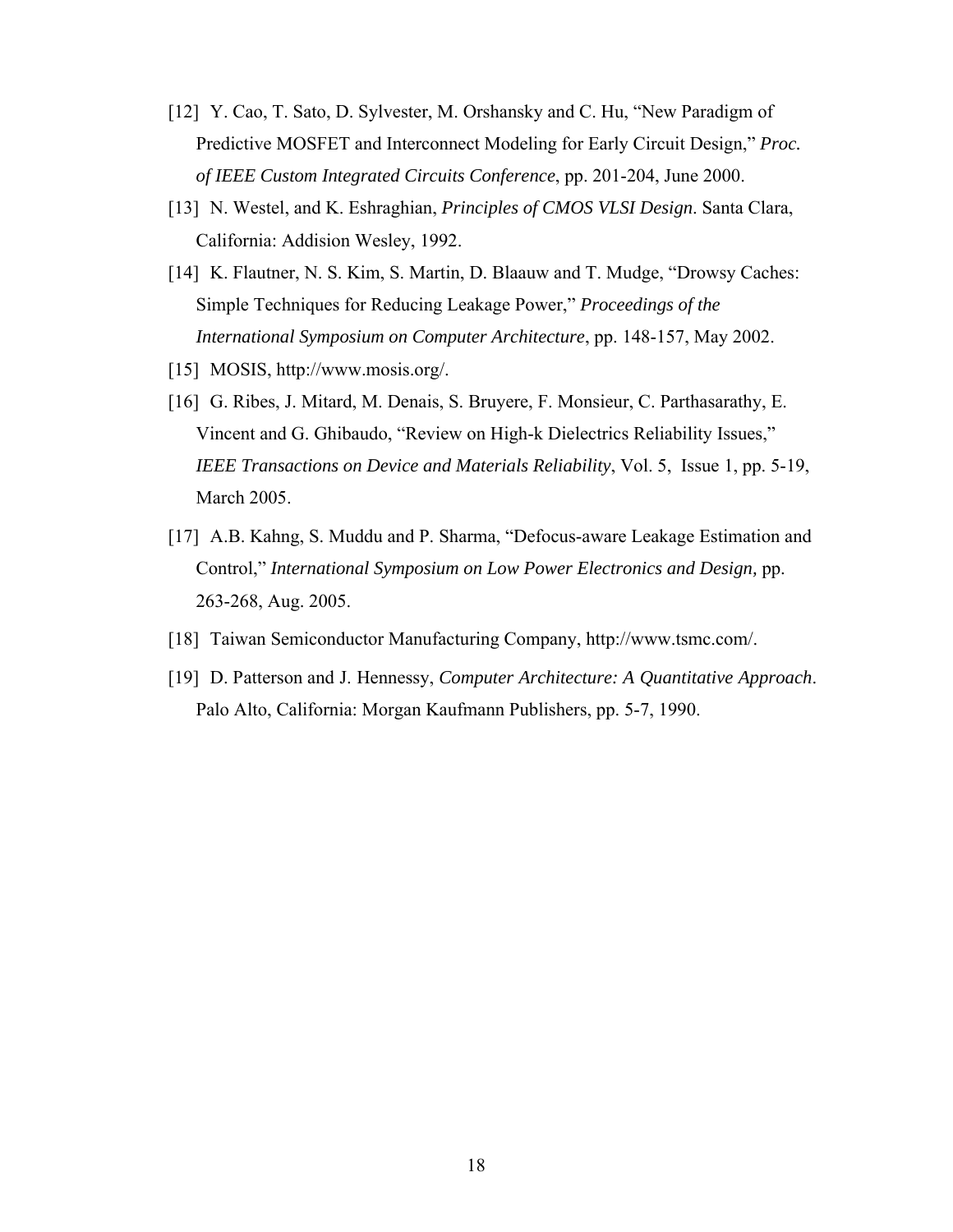## Appendix A: Schematics and Layouts

- 1) Base approach
	- a) Schematic
	- b) Layout
- 2) Stack approach
	- a) Schematic (i) Cout'
		- (ii) Sum'
	- b) Layout
- 3) Sleep approach
	- a) Schematic
		- (i) Cout'
		- (ii) Sum'
	- b) Layout
- 4) Zigzag approach
	- a) Schematic
		- (i) Cout'
		- (ii) Sum'
	- b) Layout
		- (i) Cout'
		- (ii) Sum'
		- (iii) Full Adder
- 5) Sleepy stack approach
	- a) Schematic
		- (i) Cout'
		- (ii) Sum'
	- b) Layout
		- (i) Cout'
		- (ii) Sum'
		- (iii) Full Adder
- 6) Sleepy keeper approach
	- a) Schematic
		- (i) Cout'
		- (ii) Sum'
	- b) Layout
		- (i) Cout'
		- (ii) Sum'
		- (iii) Full Adder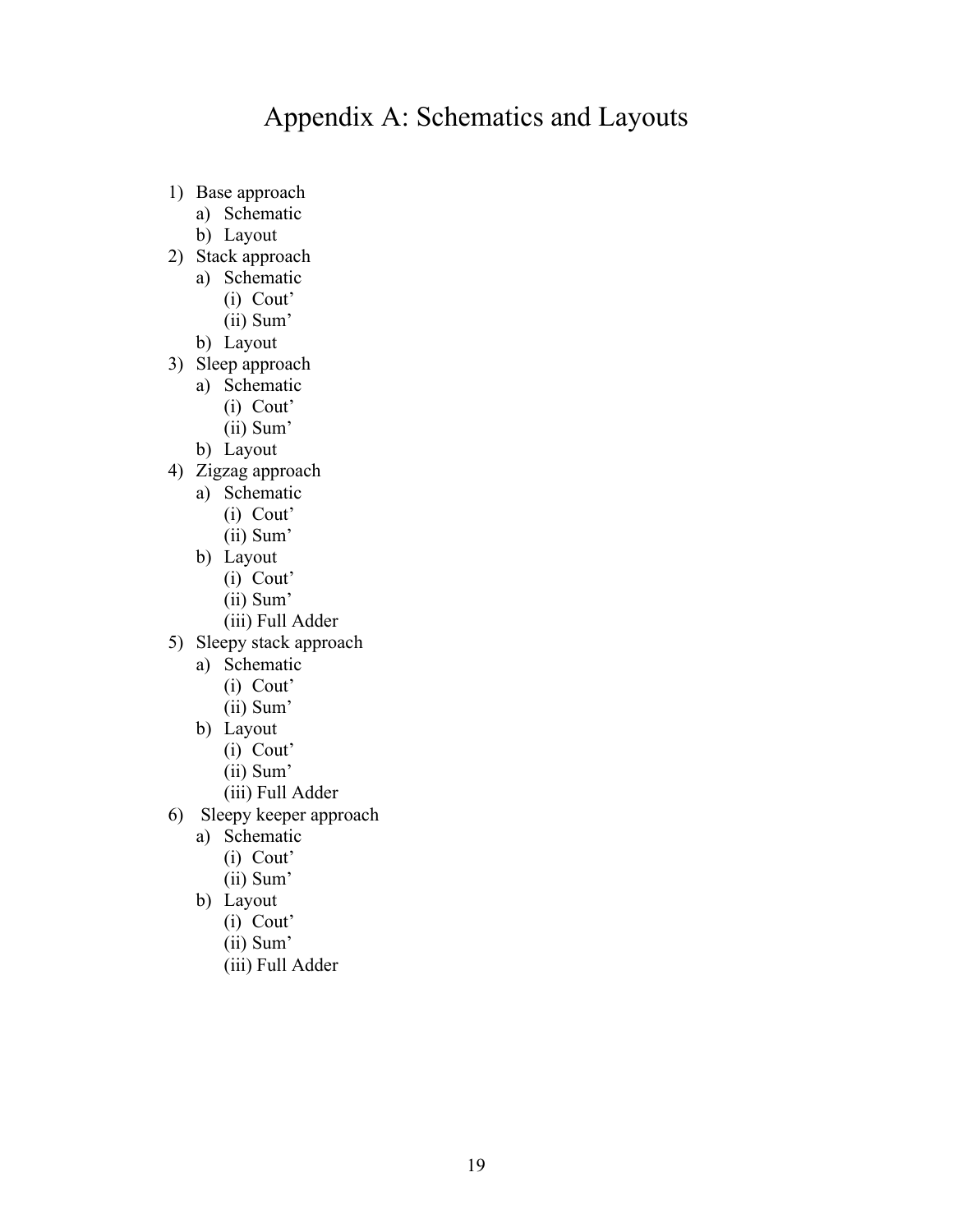

**A.1.a. Base case full adder schematic**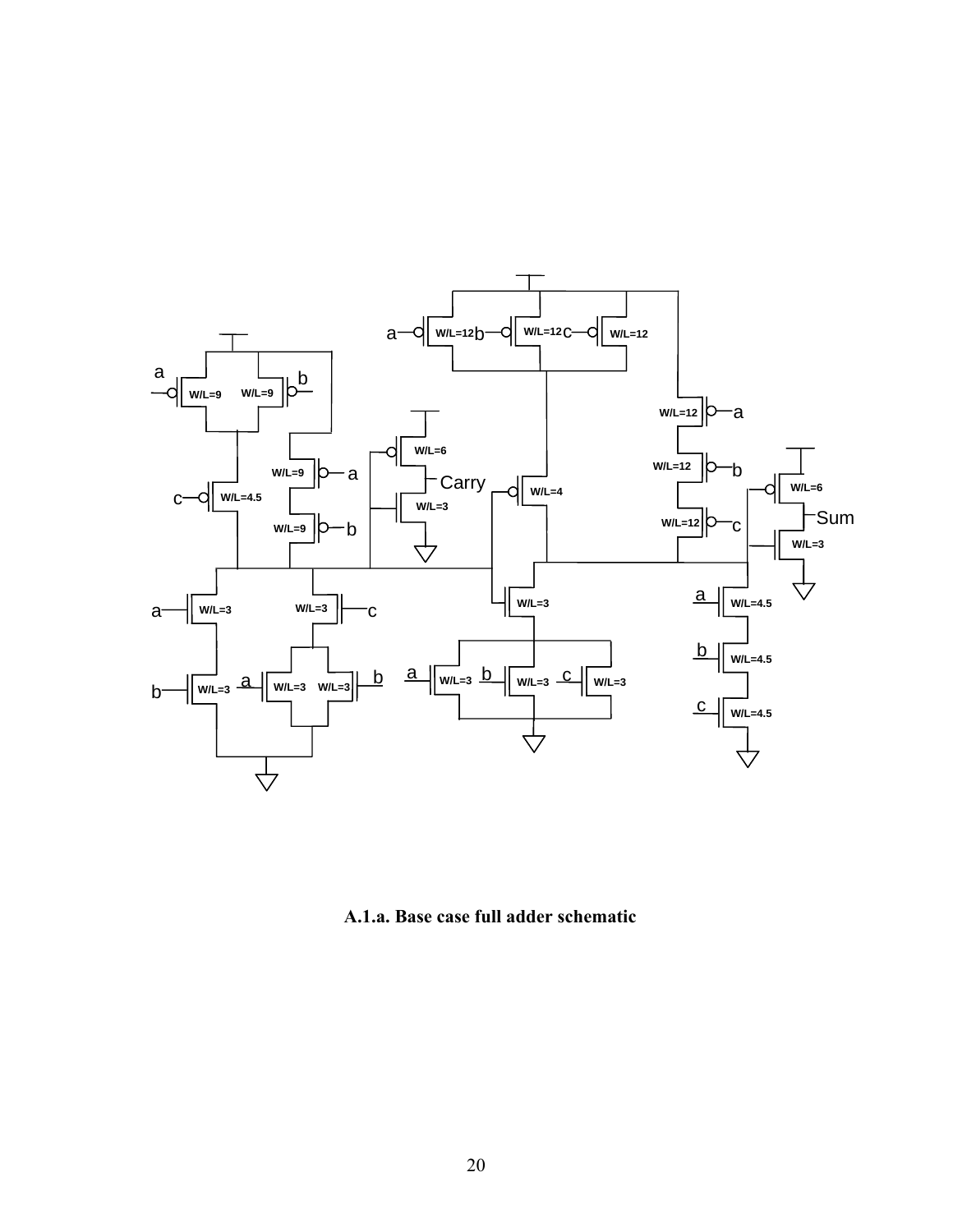

**A.1.b. Base case full adder layout**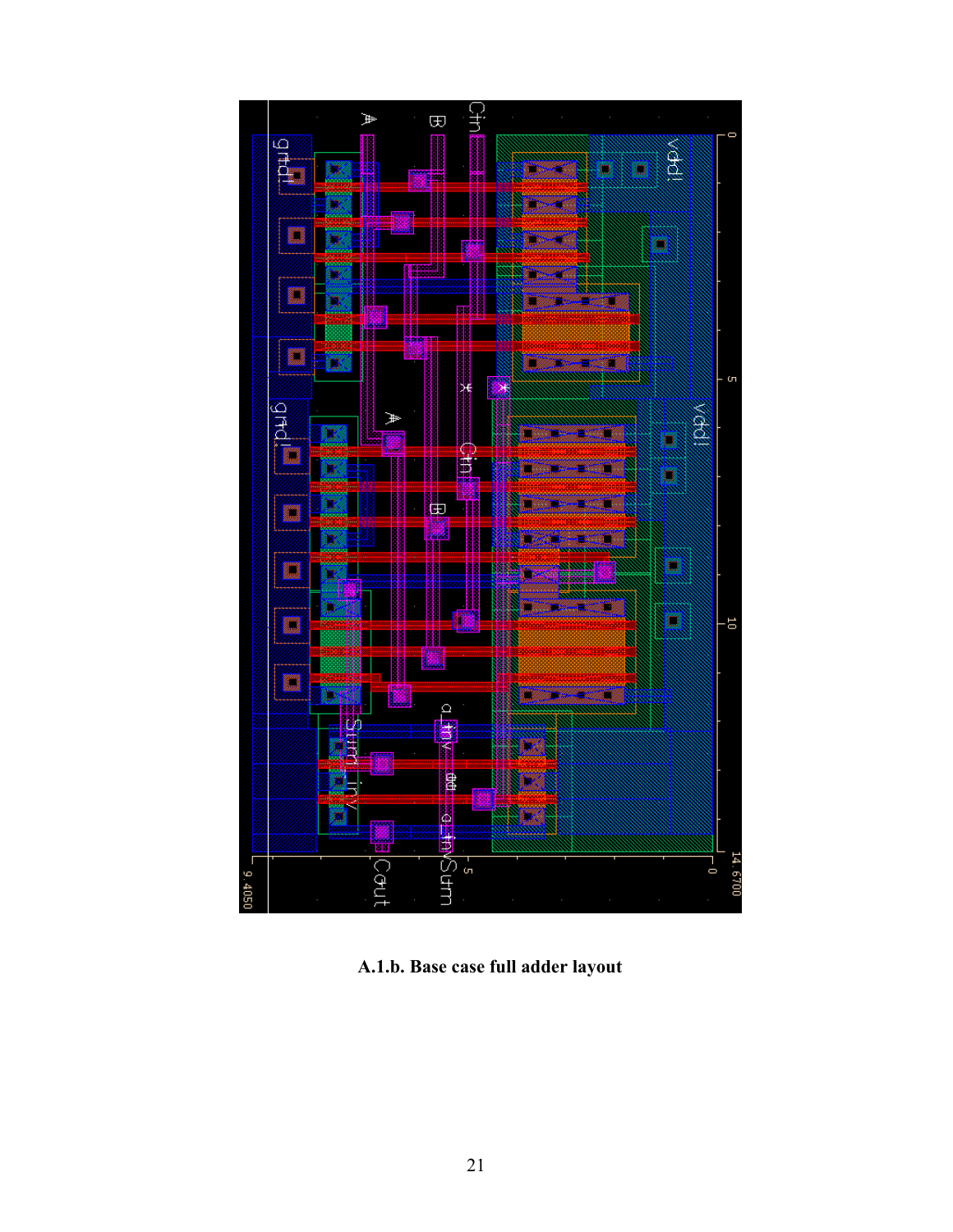

**A.2.a.i. Stack approach Full Adder Cout' schematic**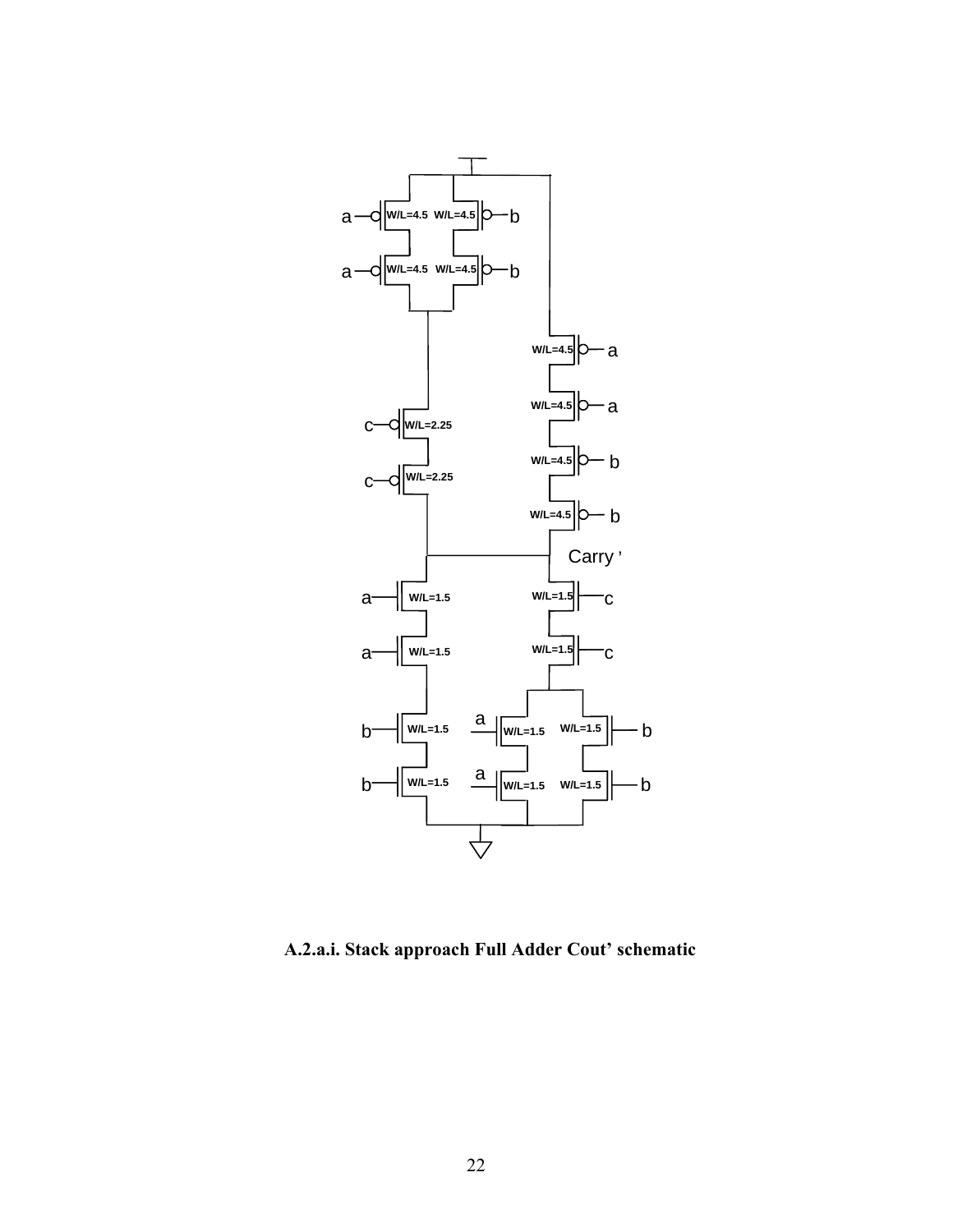

**A.2.a.ii. Stack approach Full Adder Sum' schematic**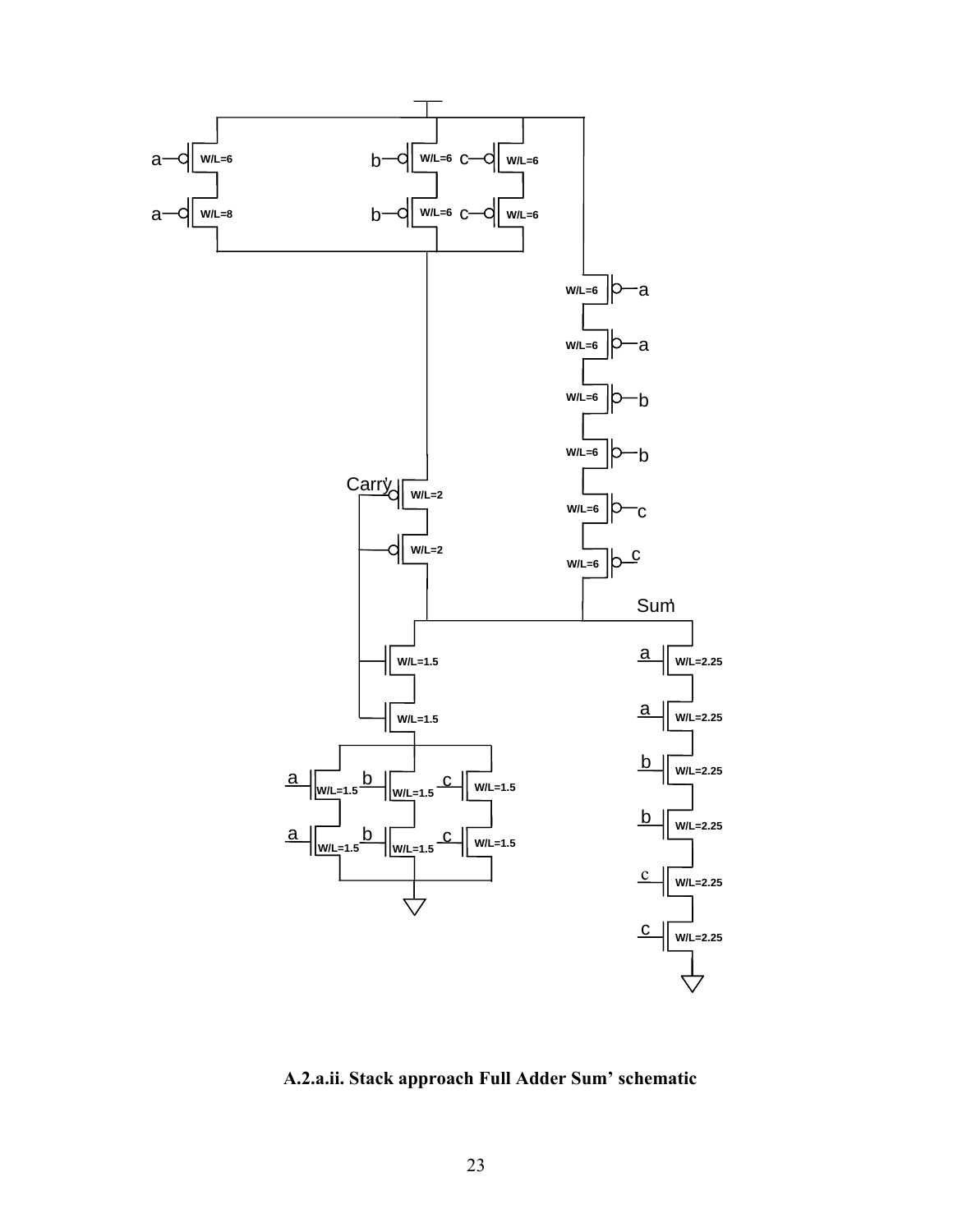

A.2.b. Stack approach Full Adder layout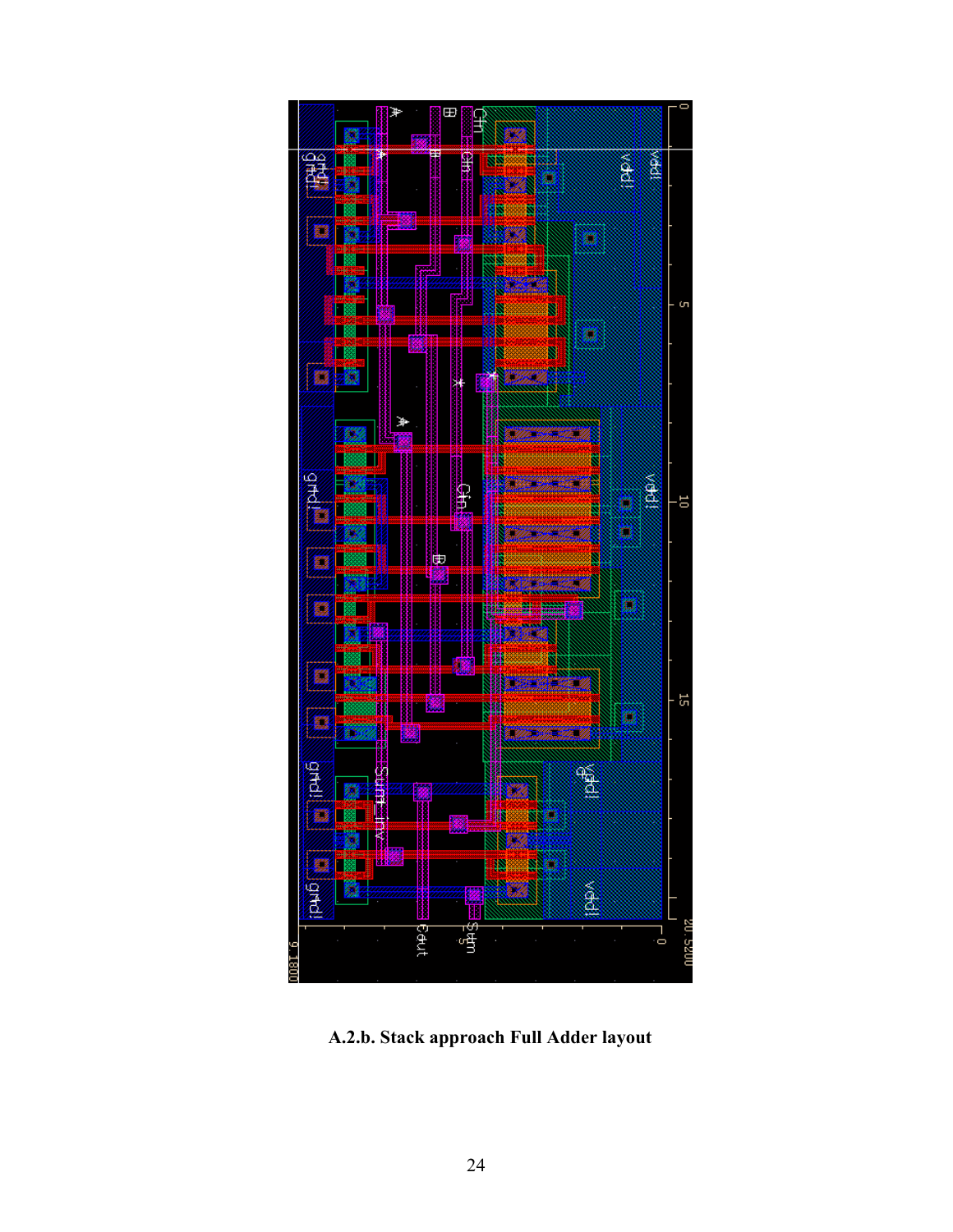

**A.3.a.i. Sleep approach Full Adder Cout' schematic**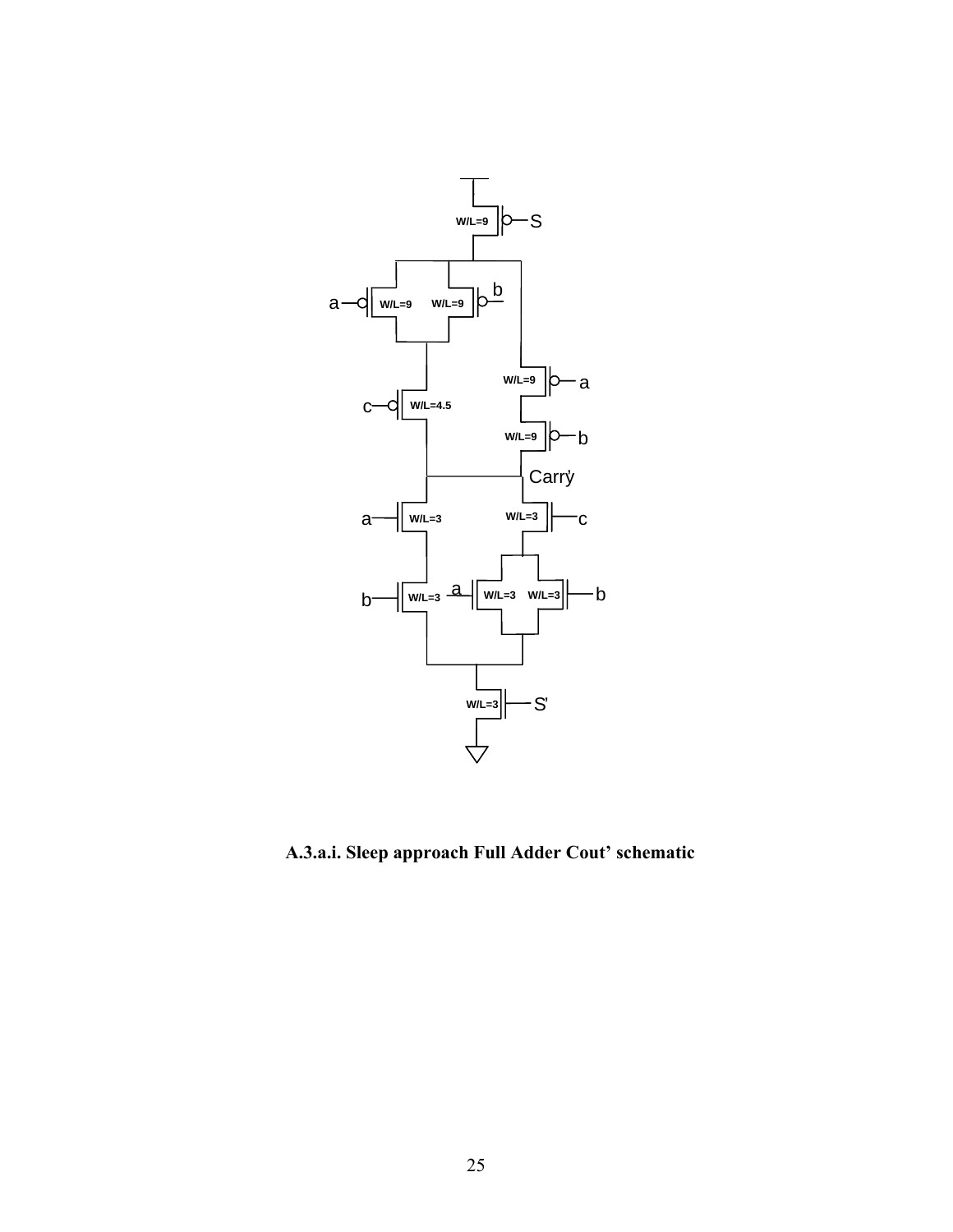

**A.3.a.ii. Sleep approach Full Adder Sum' schematic**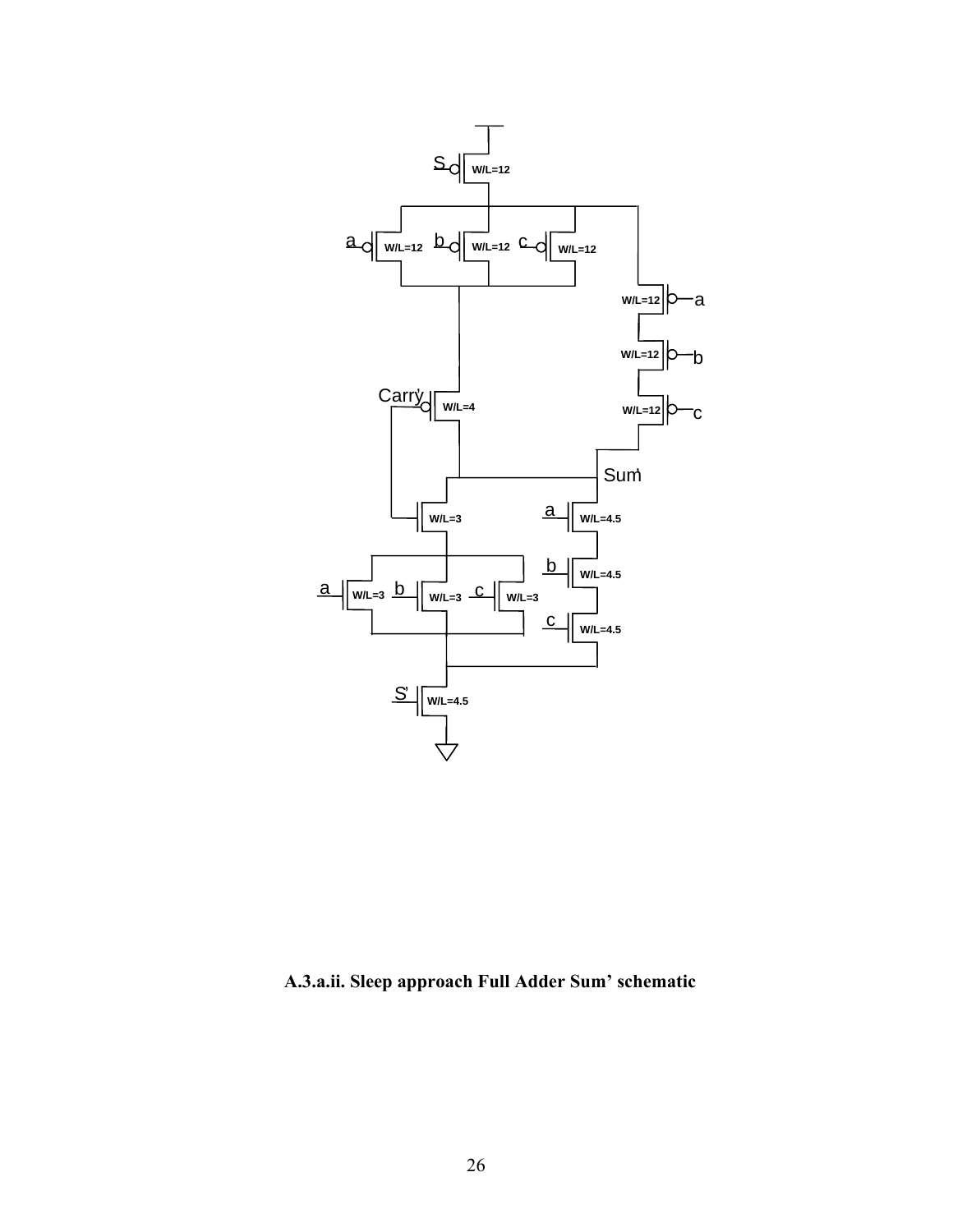

A.3.b. Sleep approach Full Adder layout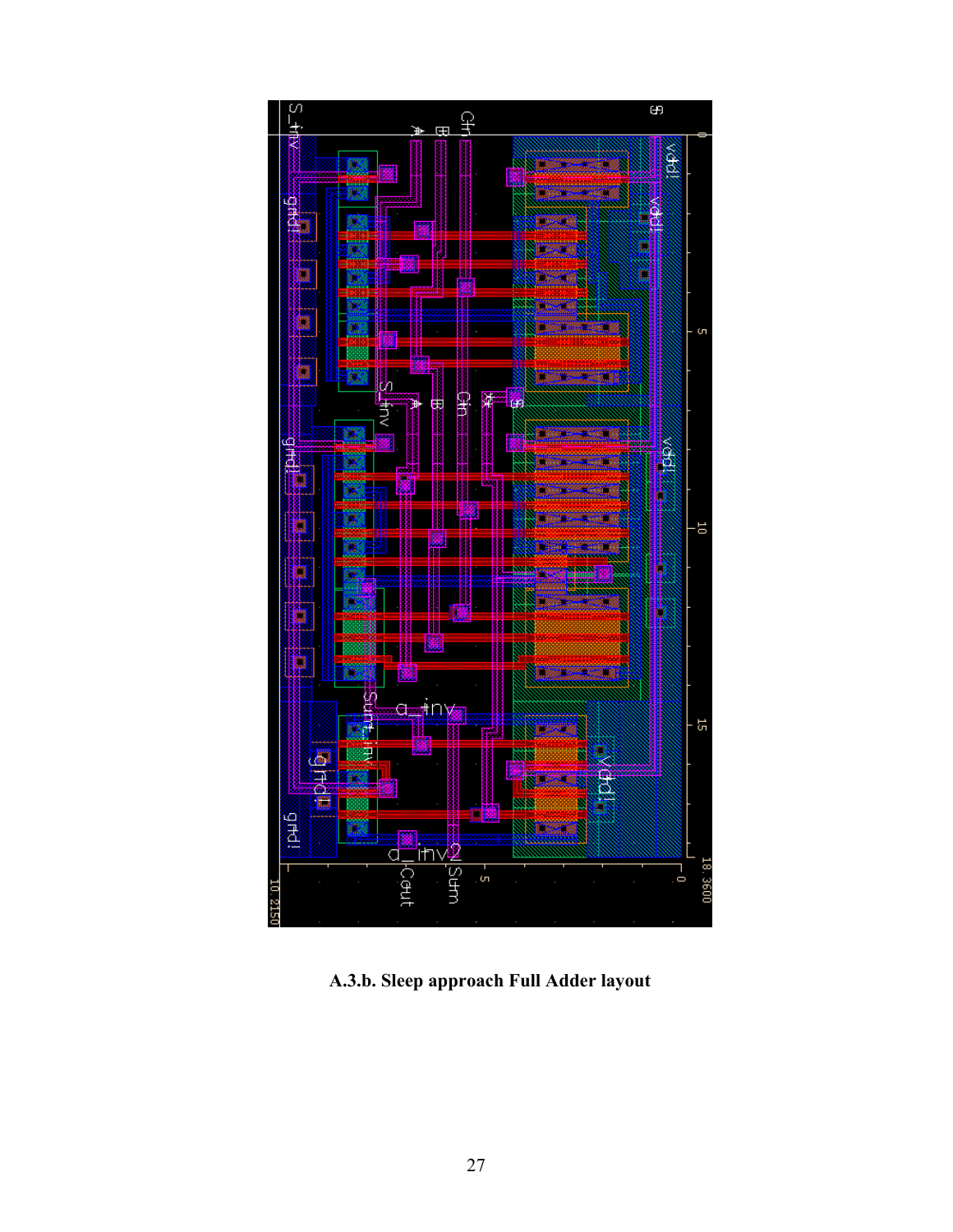

**A.4.a.i. Zigzag approach Full Adder Cout' schematic.**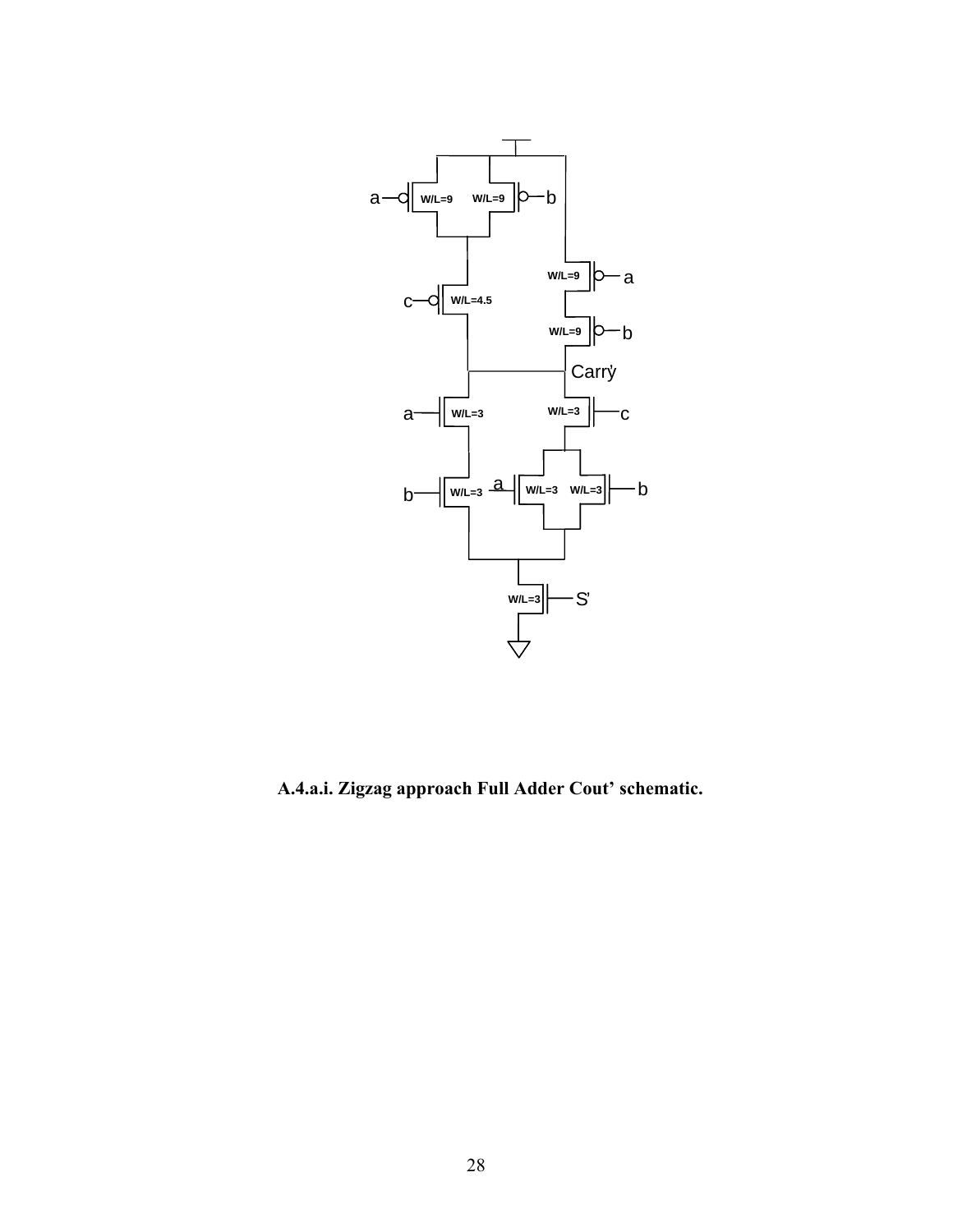

**A.4.a.ii. Zigzag approach Full Adder Sum' schematic**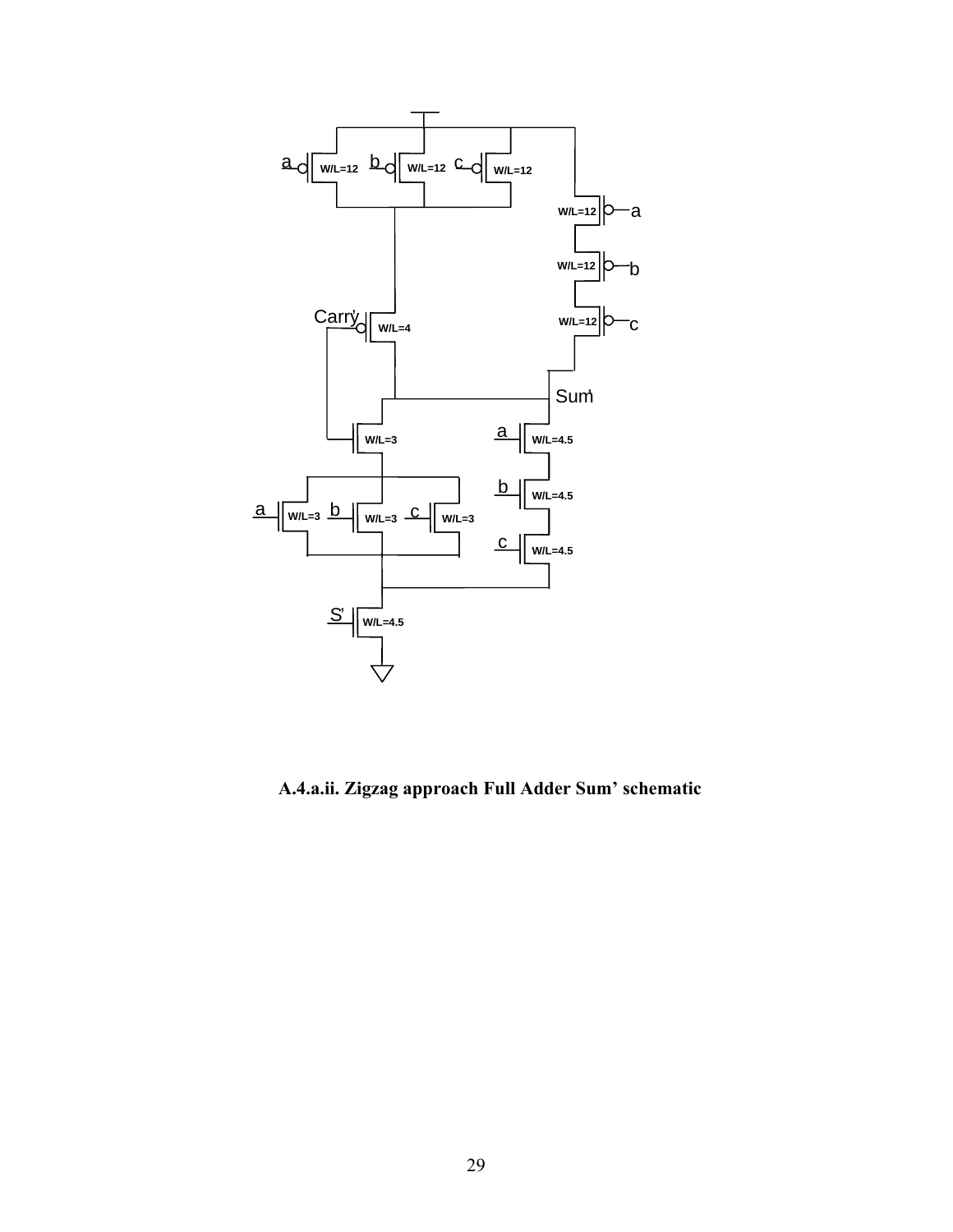

A.4.b.i. Zigzag approach Full Adder Cout' layout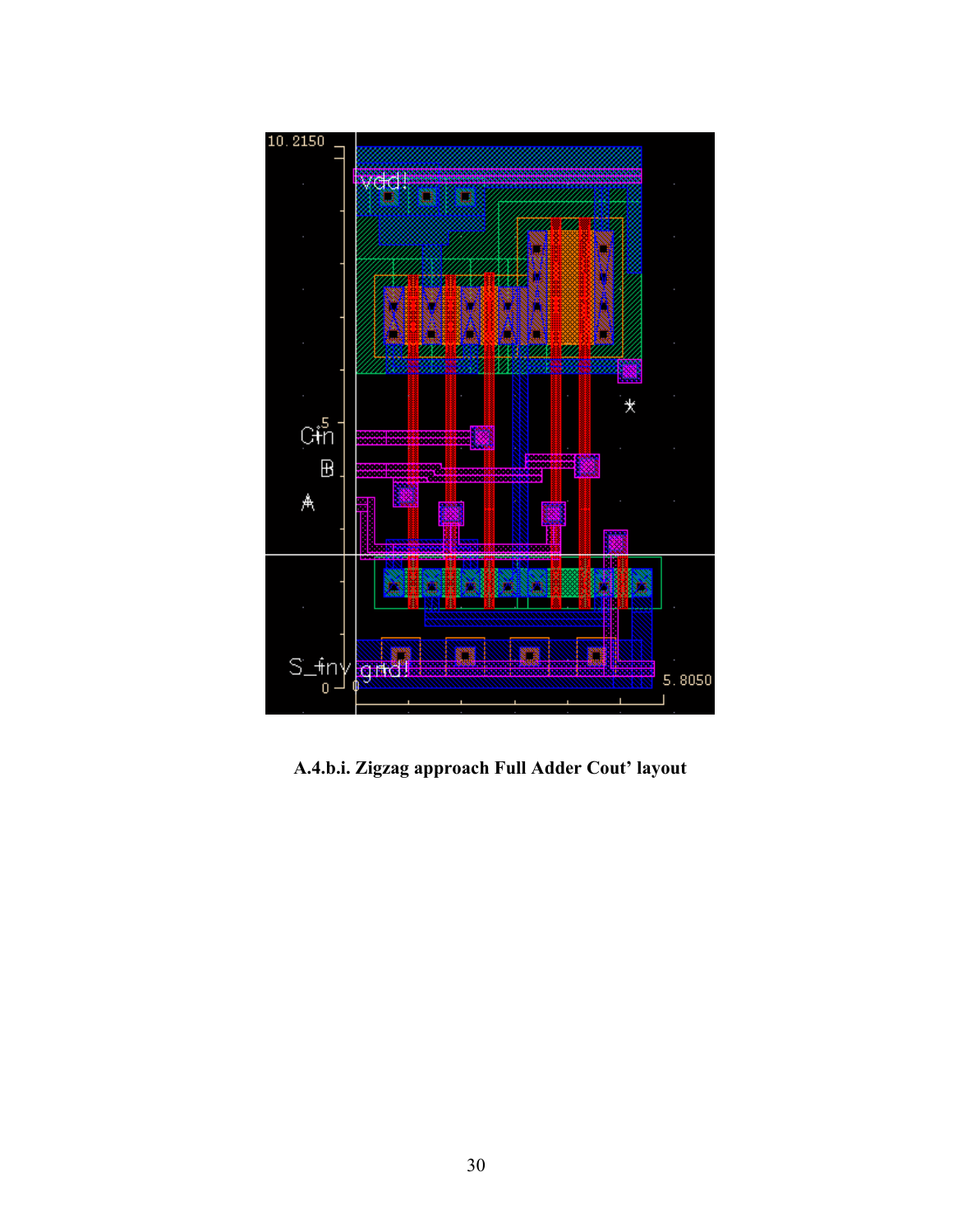

A.4.b.ii. Zigzag approach Full Adder Sum' layout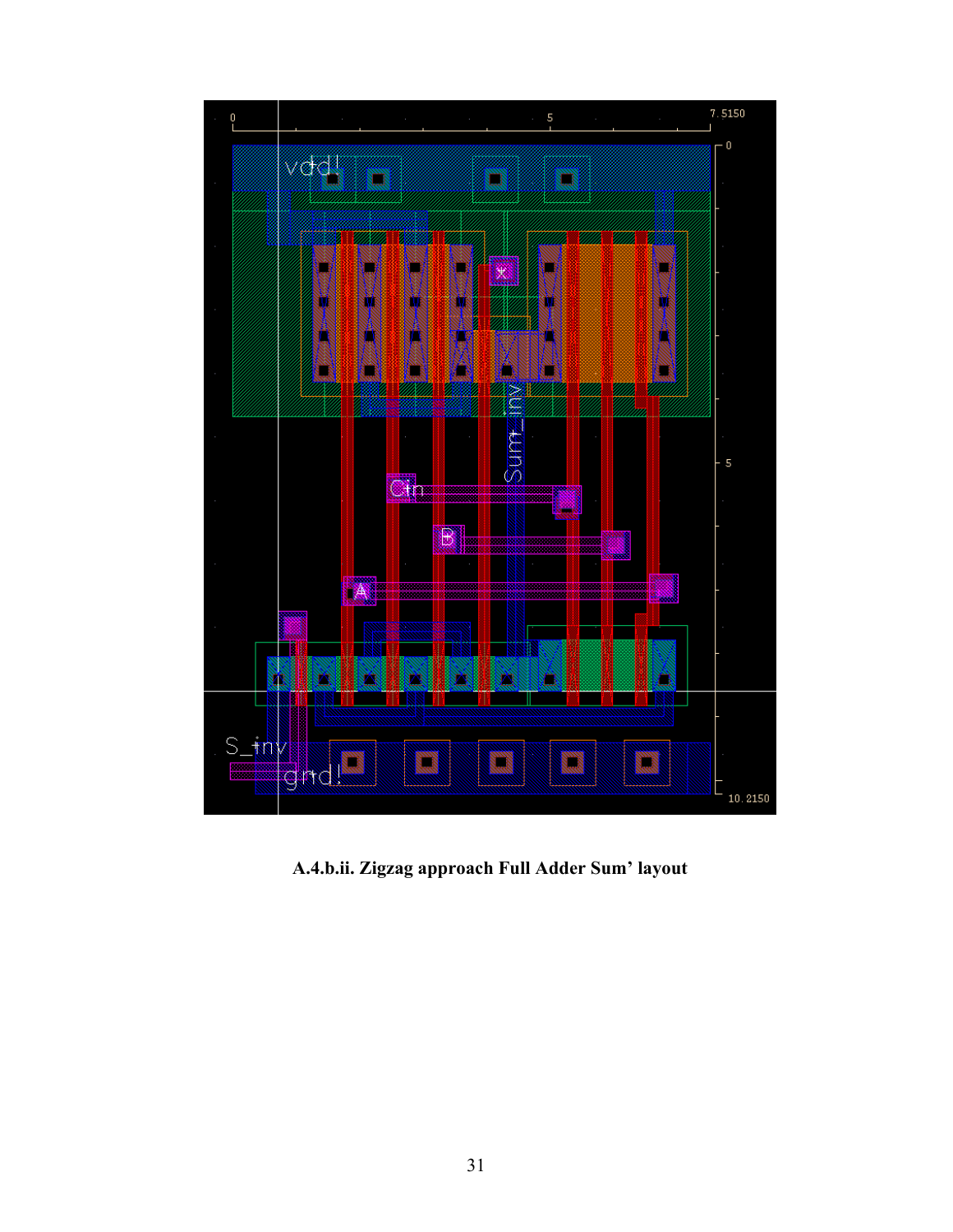

**A.4.b.iii. Zigzag approach Full Adder layout**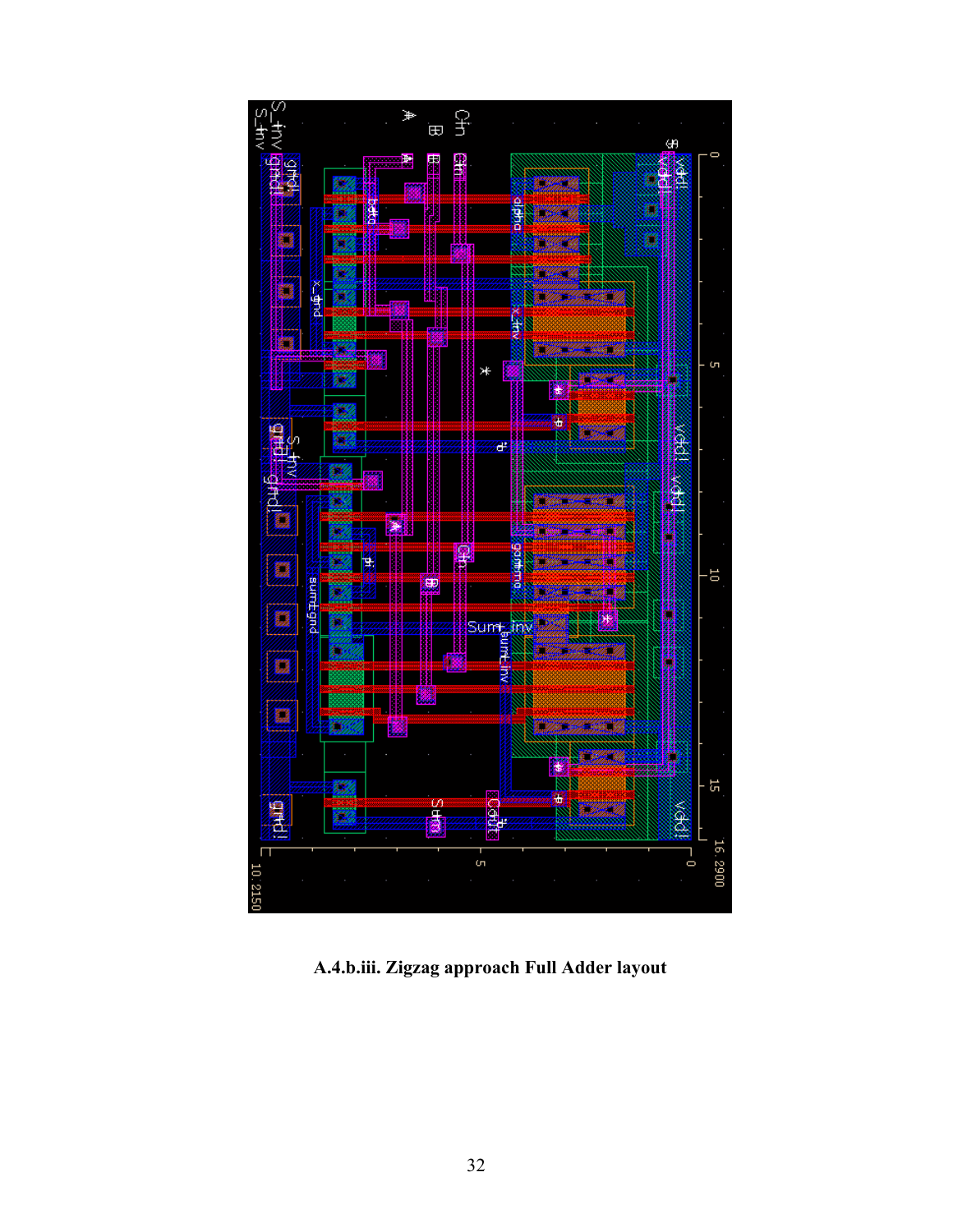

**A.5.a.i. Sleepy stack approach Full Adder Cout' Schematic**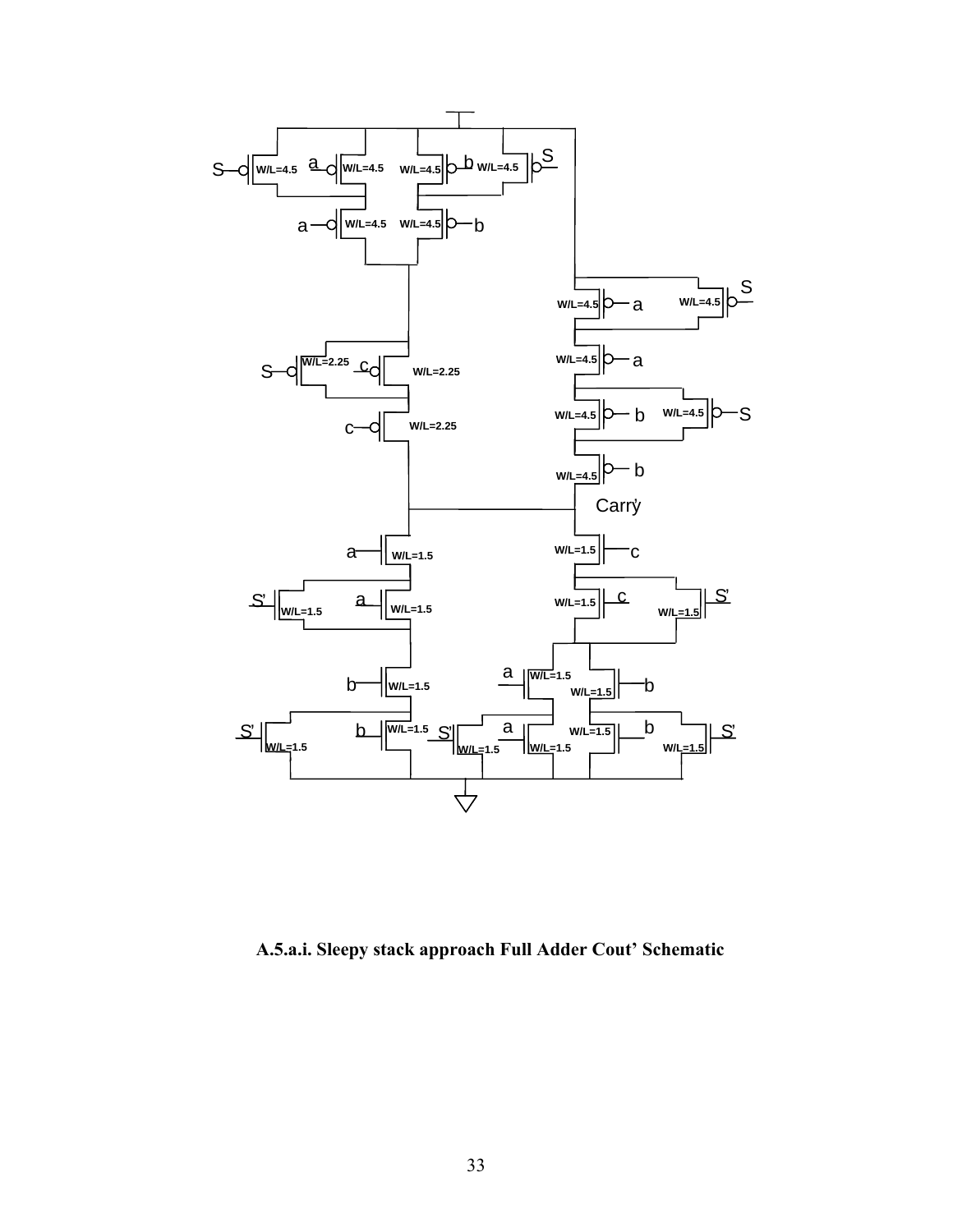

**A.5.a.ii. Sleepy stack approach Full Adder Sum' Schematic**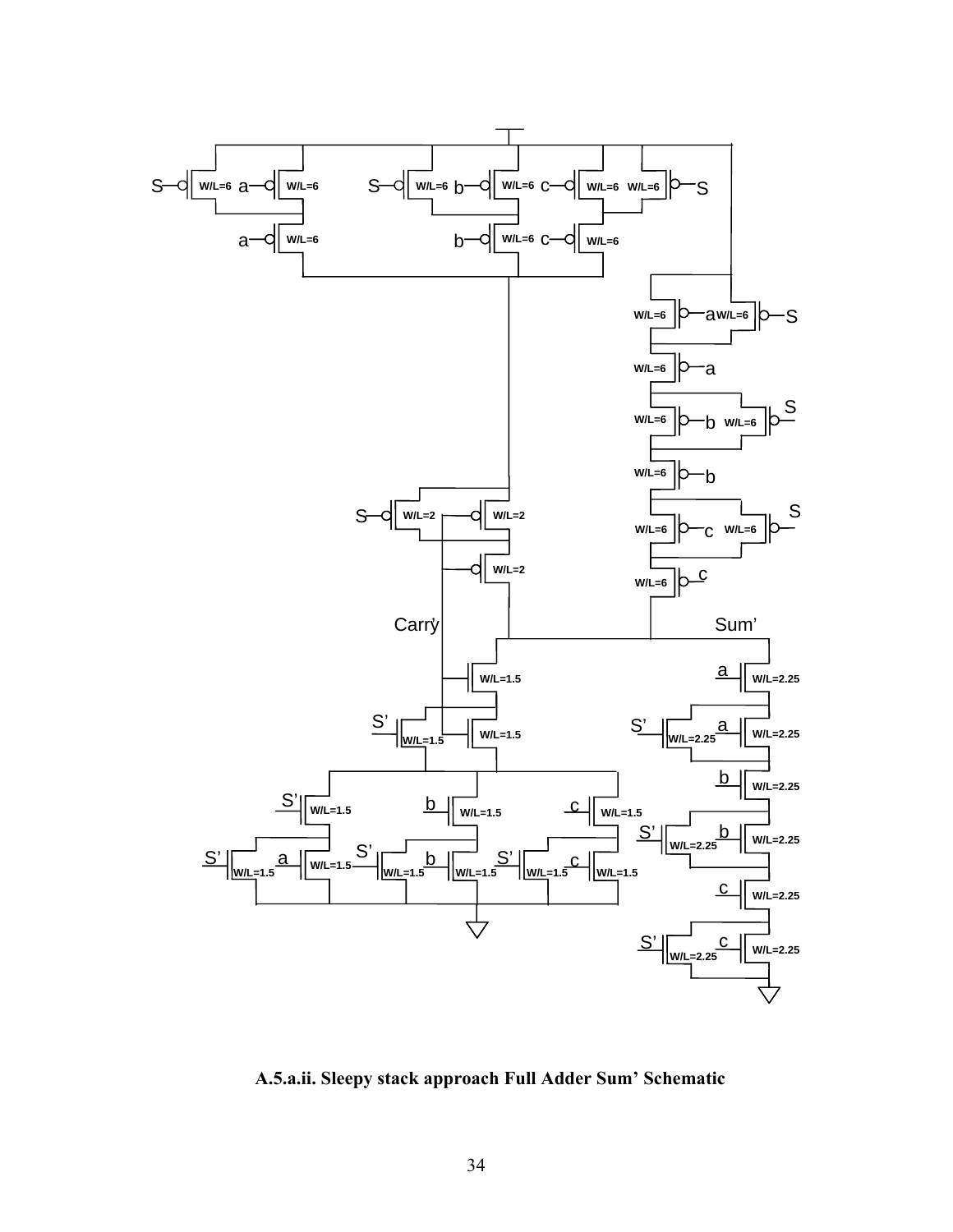

A.5.b.i. Sleepy stack approach Full Adder Cout' Layout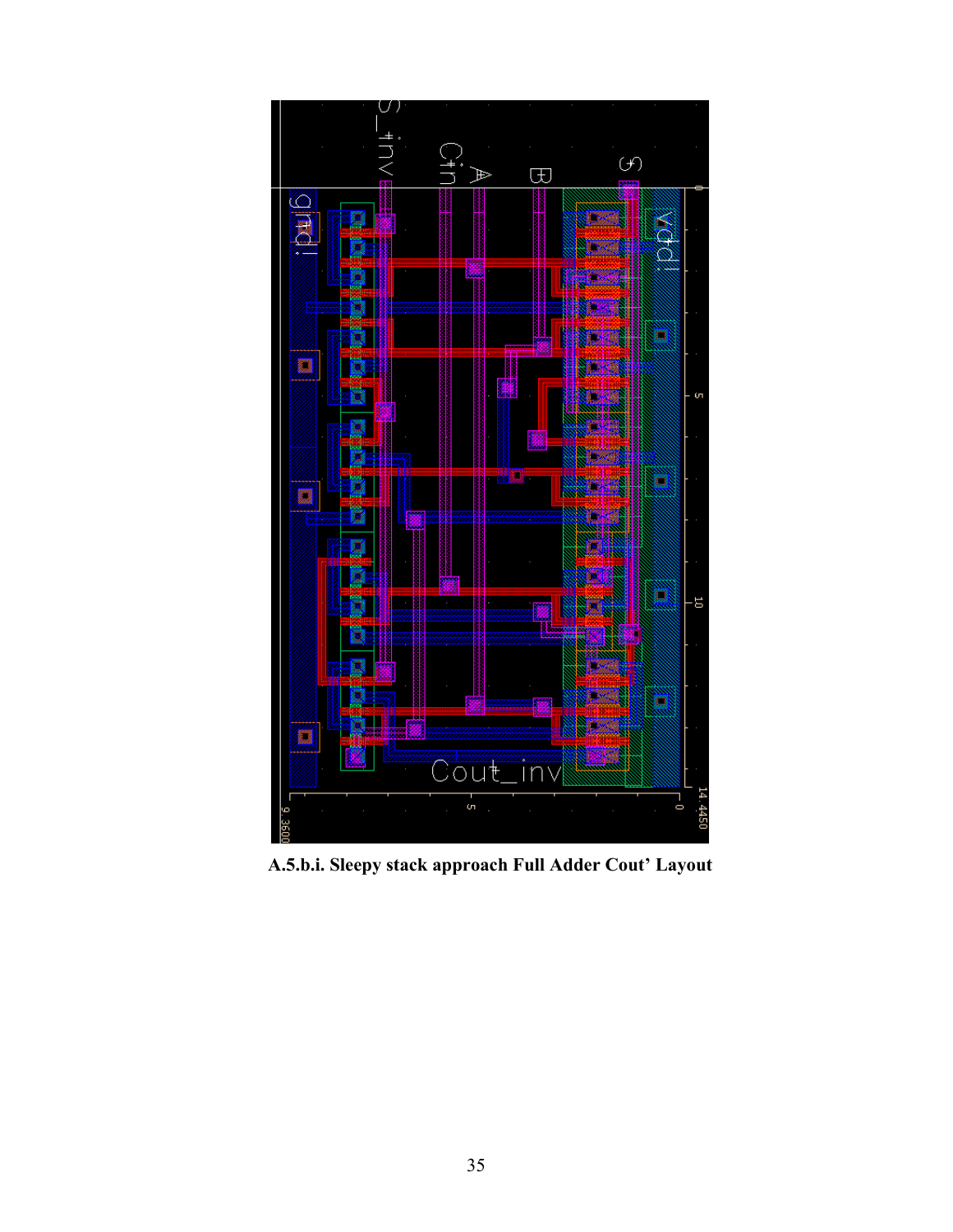

A.5.b.ii. Sleepy stack approach Full Adder Sum' Layout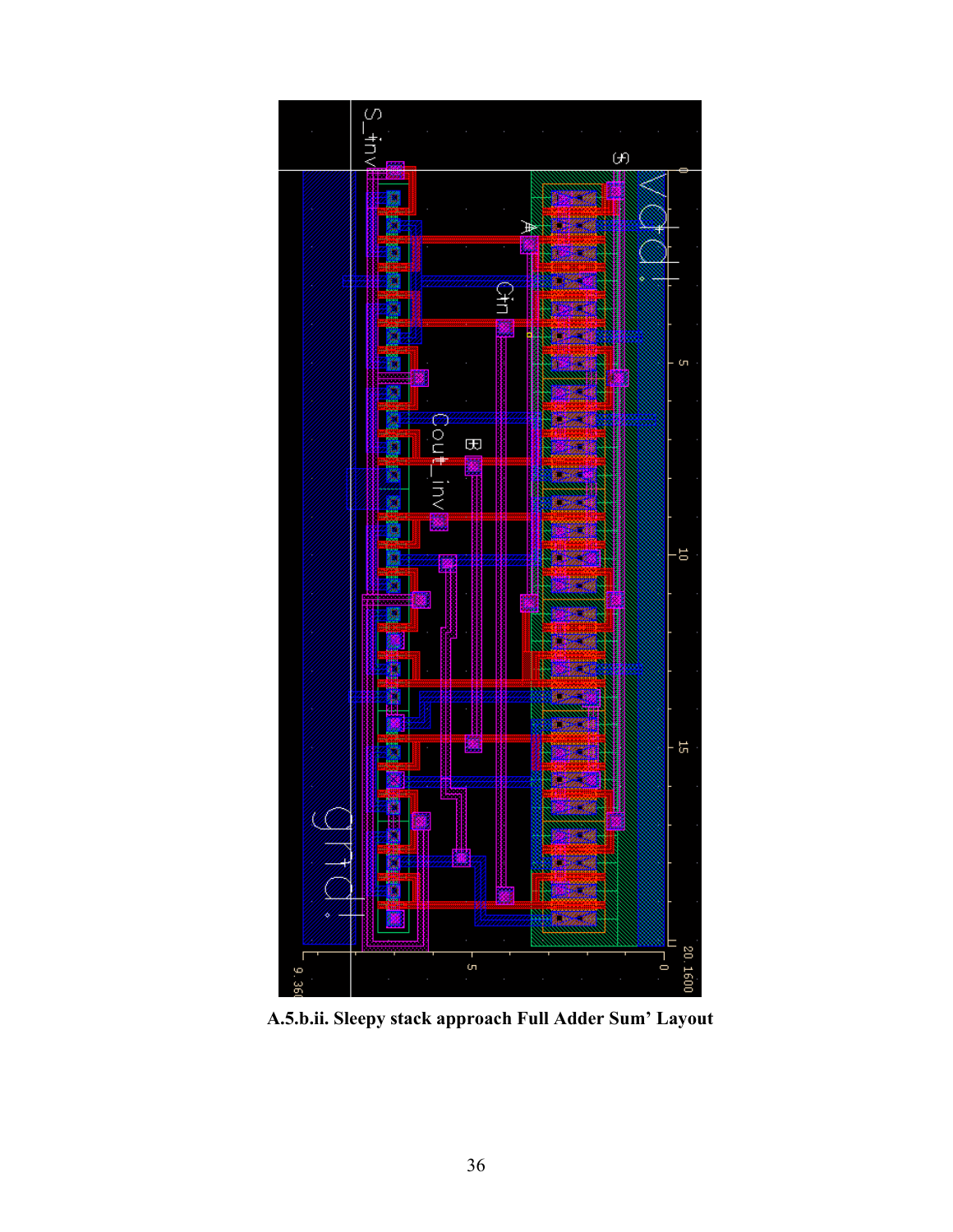

A.5.b.iii. Sleepy stack approach Full Adder Layout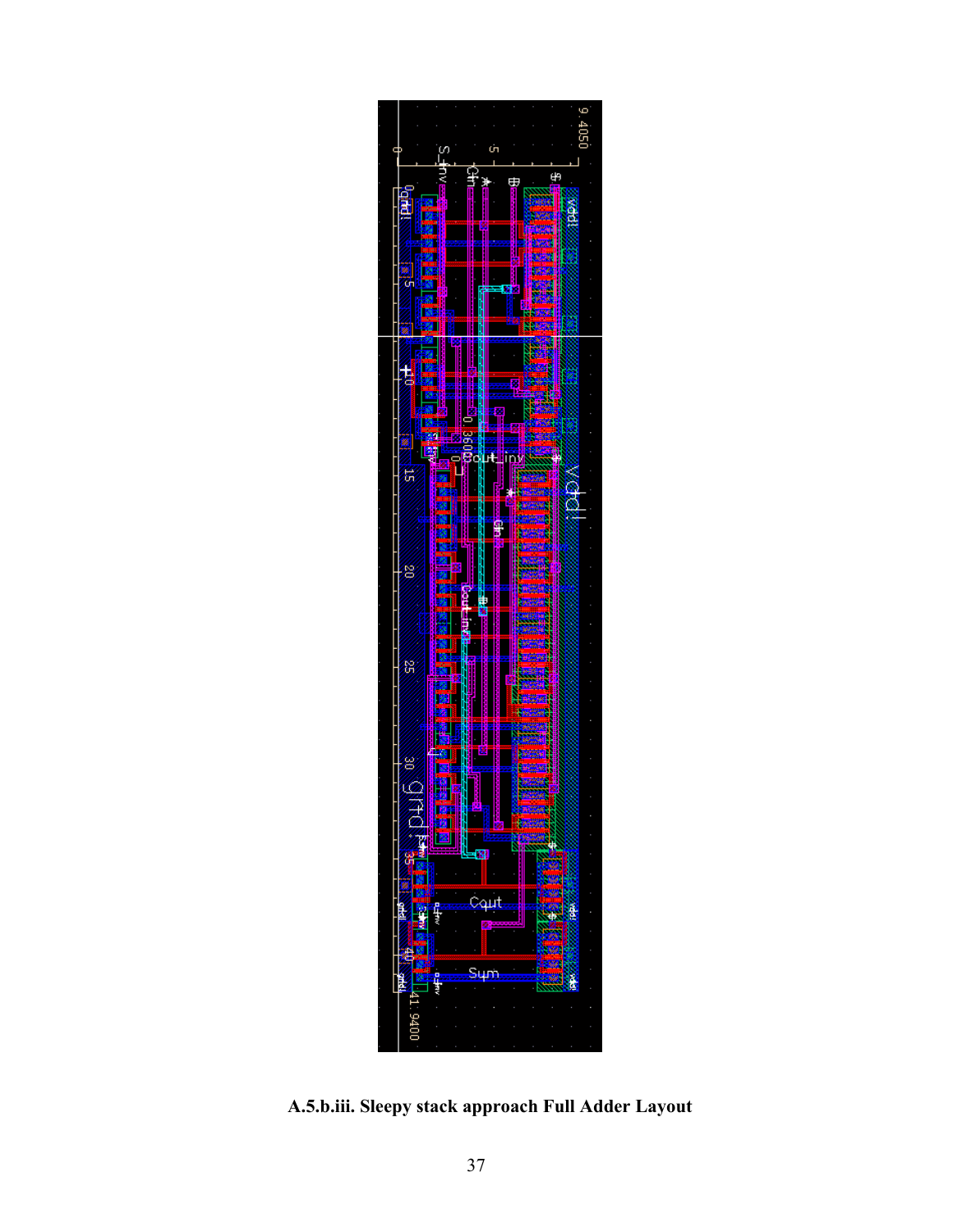

**A.6.a.i. Sleepy keeper approach Full Adder Cout' schematic**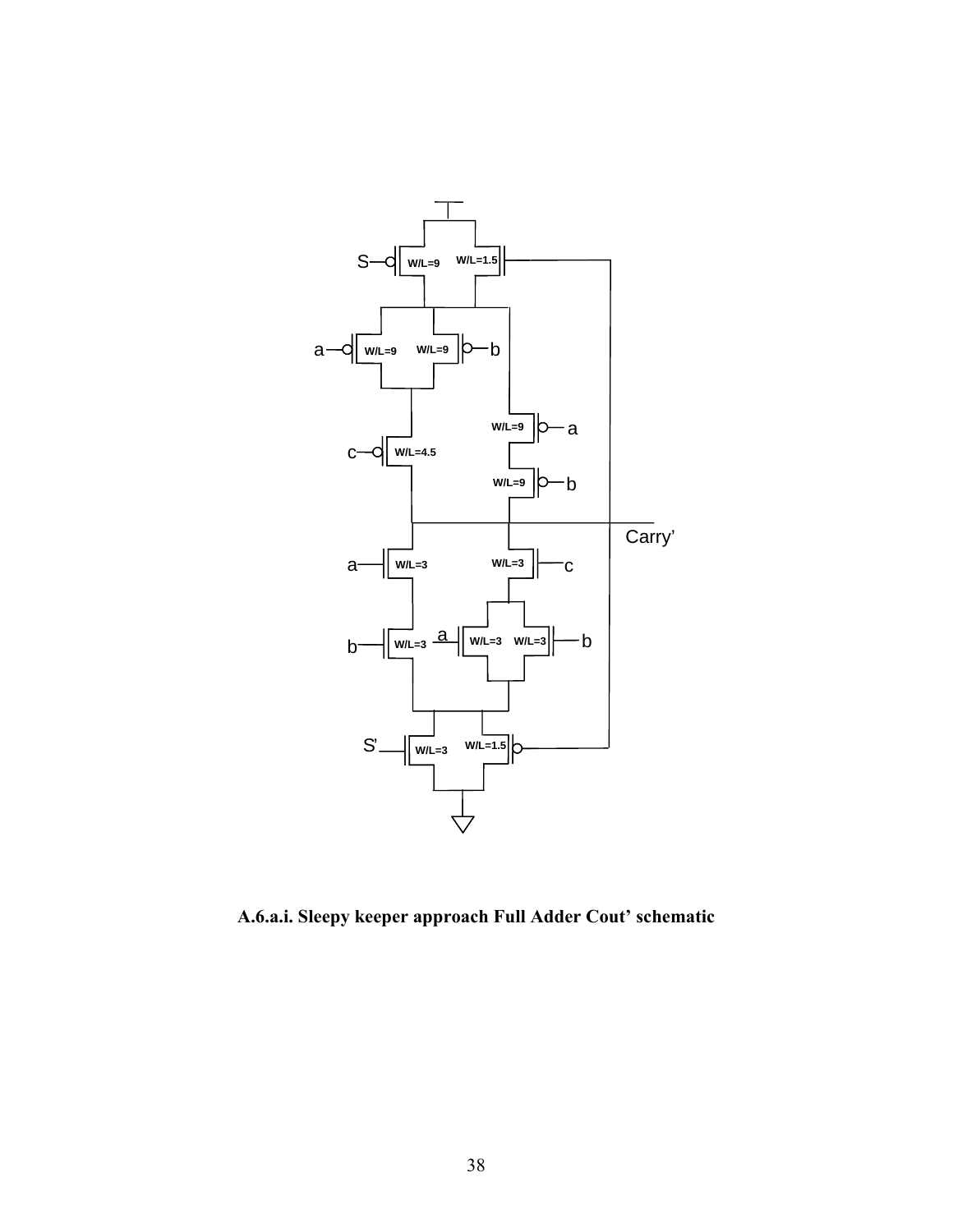

**A.6.a.ii. Sleepy keeper approach Full Adder Sum' schematic**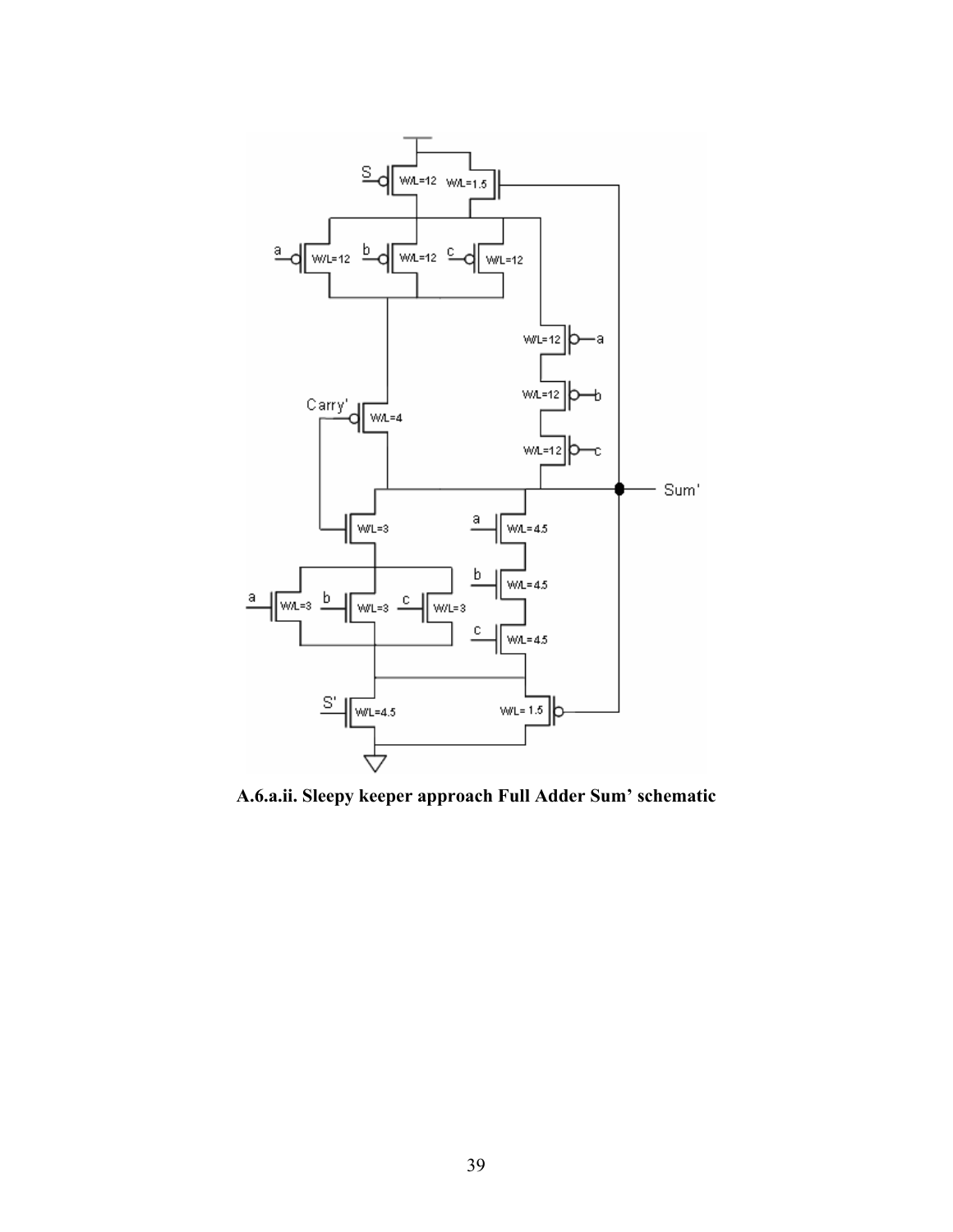

A.6.b.i. Sleepy keeper approach Full Adder Cout' Layout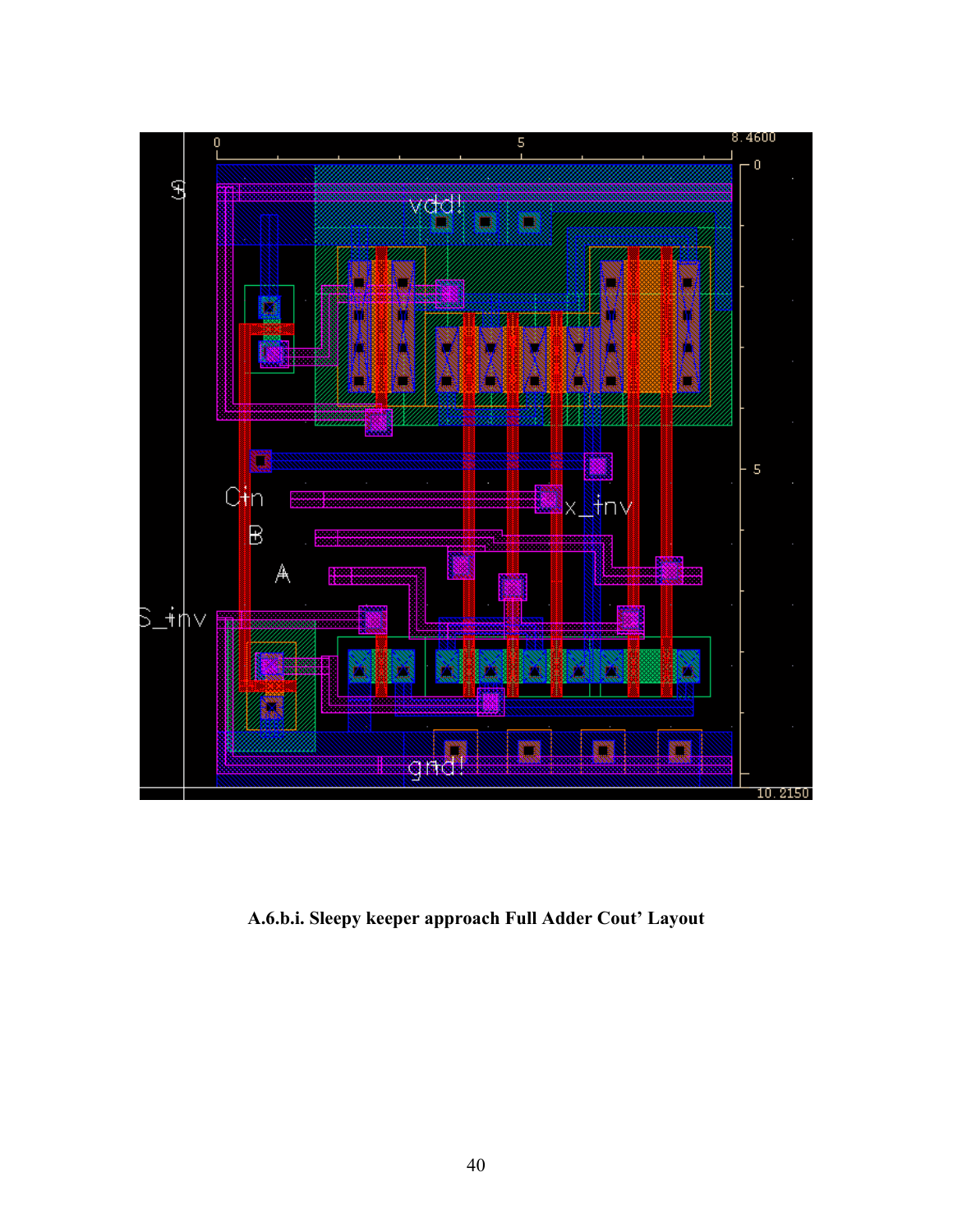

A.6.b.ii. Sleepy keeper approach Full Adder Sum' Layout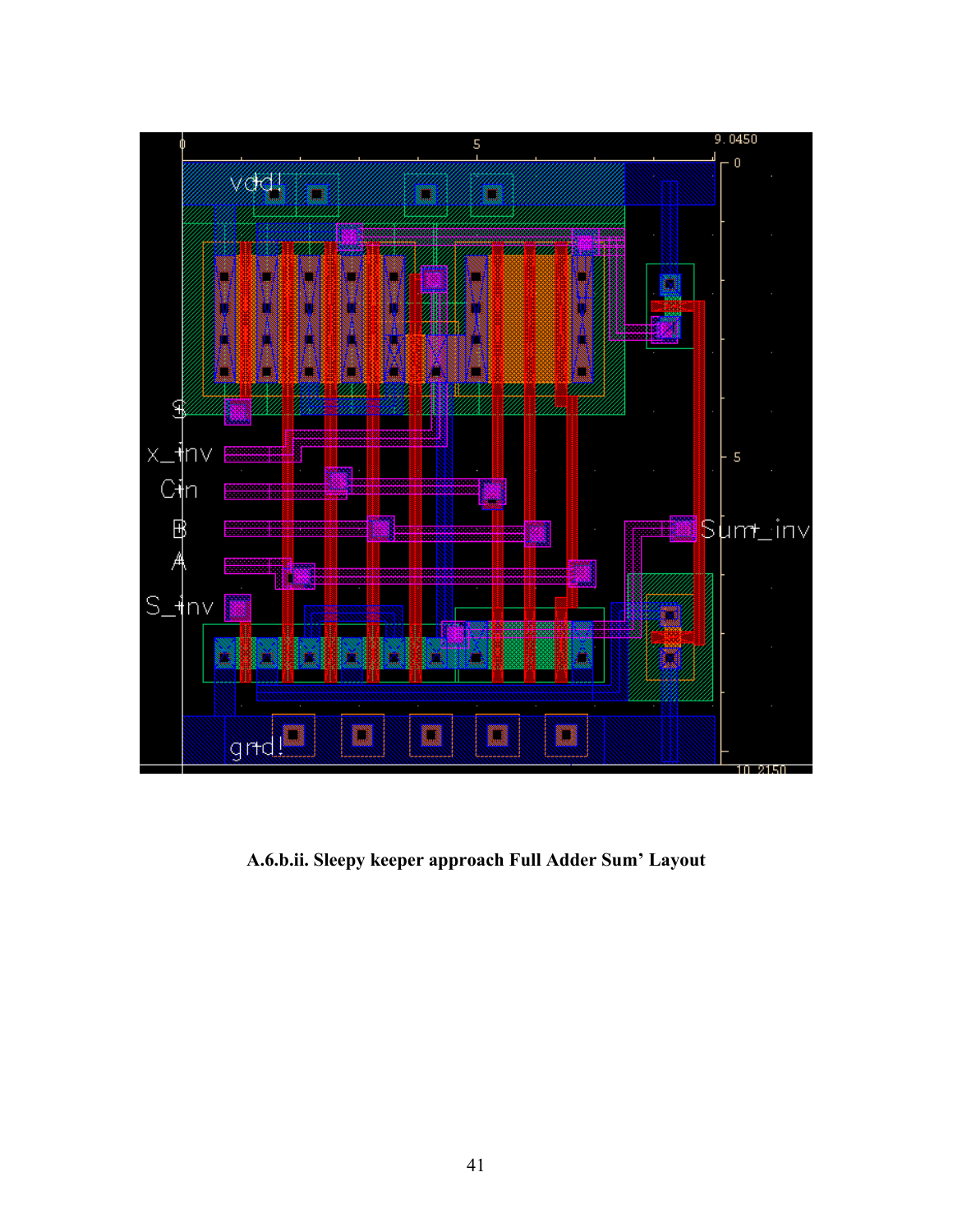

**A.6.b.iii. Sleepy keeper approach Full Adder Layout**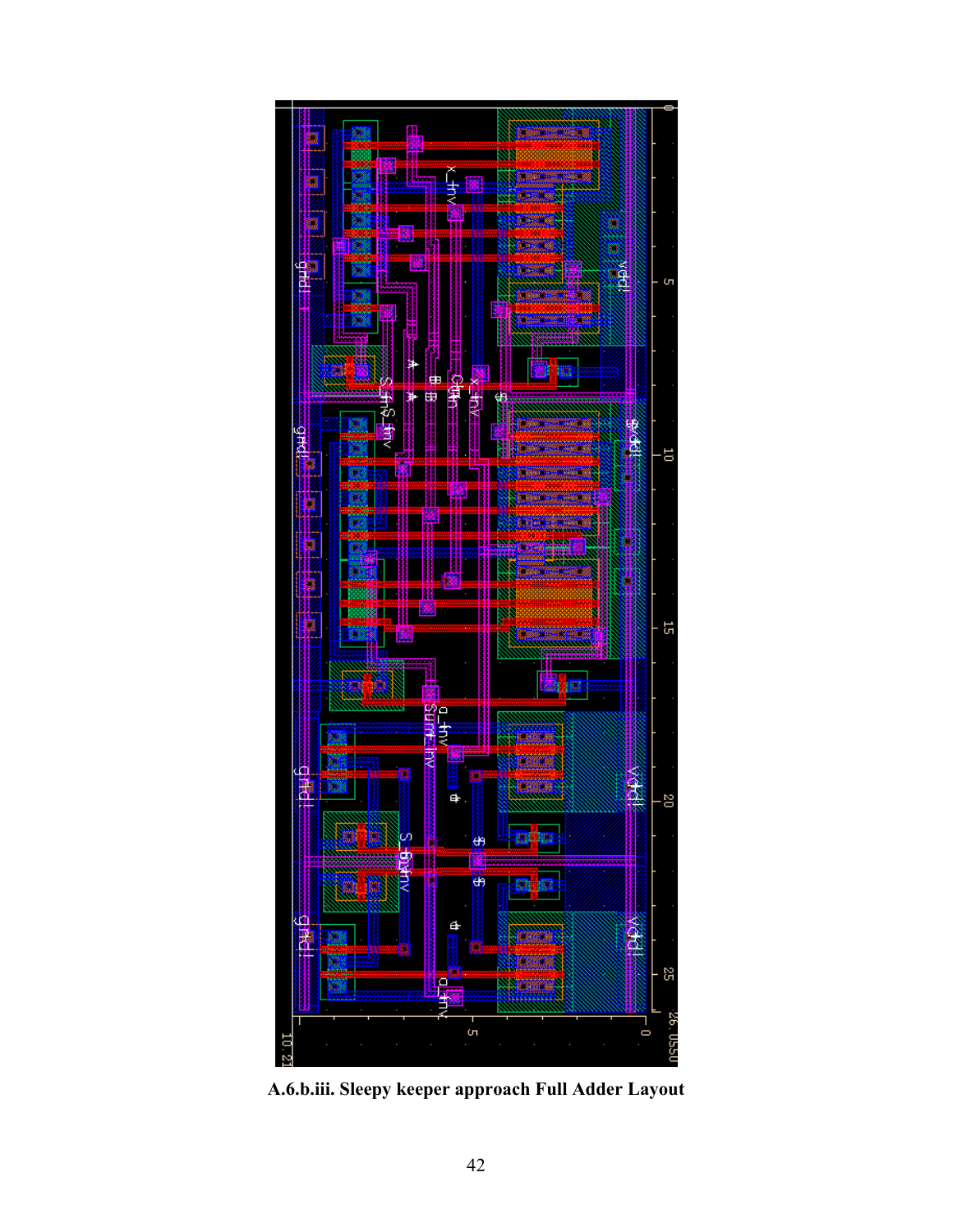# Appendix B: 4-bit adder results

| TSMC 0.18µm             | Propagation delay<br>(s) | <b>Static Power</b><br>(W) | Dynamic Power<br>(W) | Area<br>$(\mu^2)$ |
|-------------------------|--------------------------|----------------------------|----------------------|-------------------|
| Base case               | 7.05E-10                 | 3.89E-10                   | 1.48E-04             | 552.06            |
| <b>Stack</b>            | 1.70E-09                 | $2.23E-10$                 | 1.27E-04             | 743.94            |
| Sleep                   | 9.49E-10                 | 1.15E-10                   | 1.49E-04             | 743.94            |
| ZigZag                  | $9.42E-10$               | 5.49E-11                   | 1.40E-04             | 664.11            |
| <b>Sleepy Stack</b>     | 1.35E-09                 | 1.77E-10                   | 1.25E-04             | 1584.05           |
| Sleepy Keeper           | $1.02E-09$               | 1.16E-10                   | 1.66E-04             | 1064.61           |
| Sleep (dual Vth)        | 1.07E-09                 | 3.70E-11                   | 1.50E-04             | 743.94            |
| ZigZag (dual Vth)       | 1.07E-09                 | 1.21E-11                   | 1.40E-04             | 664.11            |
| Sleepy Stack (dual Vth) | 1.47E-09                 | 3.44E-11                   | 1.19E-04             | 1584.05           |
| Sleepy Keeper(dual Vth) | 1.20E-09                 | 2.78E-11                   | 1.68E-04             | 1064.61           |

|                         | Propagation delay | <b>Static Power</b> | Dynamic Power | Area      |
|-------------------------|-------------------|---------------------|---------------|-----------|
| Berkeley 0.18µm         | (S)               | (W)                 | (W)           | $(\mu^2)$ |
| Base case               | 5.06E-10          | 3.08E-08            | 1.38E-04      | 552.06    |
| <b>Stack</b>            | 1.50E-09          | 3.05E-09            | 1.17E-04      | 743.94    |
| Sleep                   | 6.78E-10          | 4.73E-09            | 1.39E-04      | 743.94    |
| ZigZag                  | 6.83E-10          | 2.51E-09            | 1.32E-04      | 664.11    |
| <b>Sleepy Stack</b>     | 1.18E-09          | 4.43E-09            | 1.22E-04      | 1584.05   |
| Sleepy Keeper           | 7.39E-10          | 4.57E-09            | 1.51E-04      | 1064.61   |
| Sleep (dual Vth)        | 7.96E-10          | $4.01E-11$          | 1.43E-04      | 743.94    |
| ZigZag (dual Vth)       | 8.07E-10          | 8.12E-12            | 1.33E-04      | 664.11    |
| Sleepy Stack (dual Vth) | 1.34E-09          | 2.89E-11            | 1.16E-04      | 1584.05   |
| Sleepy Keeper(dual Vth) | 8.73E-10          | 3.86E-11            | 1.55E-04      | 1064.61   |

|                         | Propagation delay | <b>Static Power</b> | Dynamic Power | Area      |
|-------------------------|-------------------|---------------------|---------------|-----------|
| Berkeley 0.13µm         | $\left( s\right)$ | (W)                 | (W)           | $(\mu^2)$ |
| Base case               | 4.86E-10          | 1.45E-08            | 4.25E-05      | 316.75    |
| <b>Stack</b>            | 1.43E-09          | 8.13E-10            | 3.71E-05      | 426.85    |
| Sleep                   | $6.32E-10$        | 1.77E-09            | 4.28E-05      | 426.85    |
| ZigZag                  | $6.33E-10$        | 1.07E-09            | 4.07E-05      | 381.04    |
| <b>Sleepy Stack</b>     | 1.09E-09          | 1.35E-09            | 3.71E-05      | 908.88    |
| Sleepy Keeper           | 6.98E-10          | 1.50E-09            | 4.68E-05      | 610.84    |
| Sleep (dual Vth)        | 7.77E-10          | $2.67E-11$          | 4.36E-05      | 426.85    |
| ZigZag (dual Vth)       | 7.71E-10          | 2.82E-12            | 4.08E-05      | 381.04    |
| Sleepy Stack (dual Vth) | 1.26E-09          | 1.66E-11            | 3.49E-05      | 908.88    |
| Sleepy Keeper(dual Vth) | 8.53E-10          | $2.73E-11$          | 4.77E-05      | 610.84    |